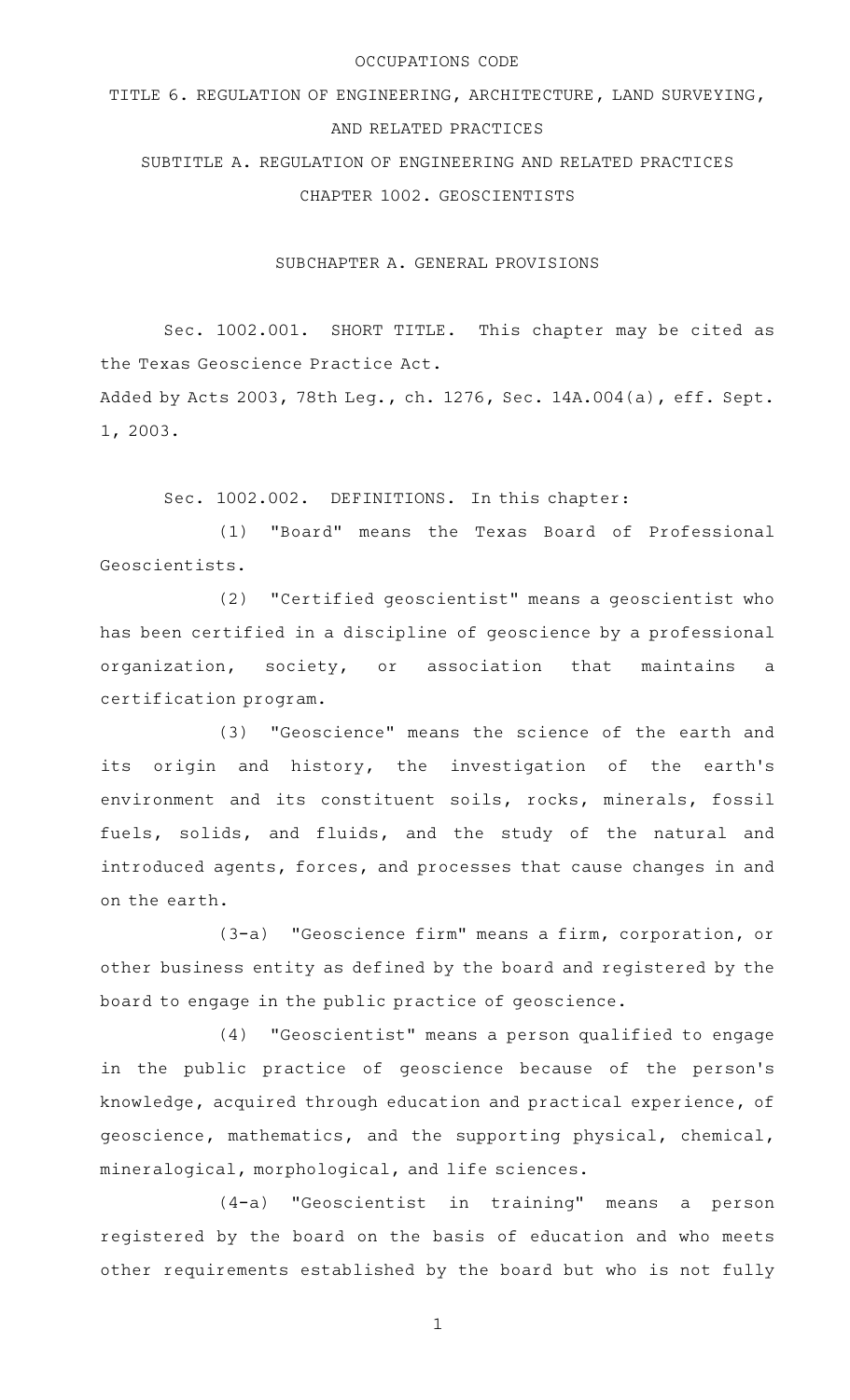qualified to become a licensed geoscientist under this chapter.

(5) "Licensed geoscientist" or "professional geoscientist" means a person who holds a license issued by the board under this chapter.

 $(6)$  "Practice for the public":

(A) means providing professional geoscientific services:

(i) for a governmental entity in this state;

(ii) to comply with a rule established by this state or a political subdivision of this state; or

(iii) for the public or a firm or corporation in this state if the practitioner assumes the ultimate liability for the work product; and

(B) does not include services provided for the express use of a firm or corporation by an employee or consultant if the firm or corporation assumes the ultimate liability for the work product.

(7) "Public practice of geoscience" means the practice for the public of geoscientific services or work, including consulting, investigating, evaluating, analyzing, planning, mapping, and inspecting geoscientific work and the responsible supervision of those tasks.

(8) "Responsible charge" means the independent control and direction of geoscientific work or the supervision of geoscientific work by the use of initiative, skill, and independent judgment.

Added by Acts 2003, 78th Leg., ch. 1276, Sec. 14A.004(a), eff. Sept. 1, 2003.

Amended by:

Acts 2009, 81st Leg., R.S., Ch. 504 (S.B. [940](http://www.legis.state.tx.us/tlodocs/81R/billtext/html/SB00940F.HTM)), Sec. 1, eff. September 1, 2009.

Sec. 1002.003. APPLICATION OF SUNSET ACT. The Texas Board of Professional Geoscientists is subject to Chapter [325,](http://www.statutes.legis.state.tx.us/GetStatute.aspx?Code=GV&Value=325) Government Code (Texas Sunset Act). Unless continued in existence as provided by that chapter, the board is abolished and this chapter expires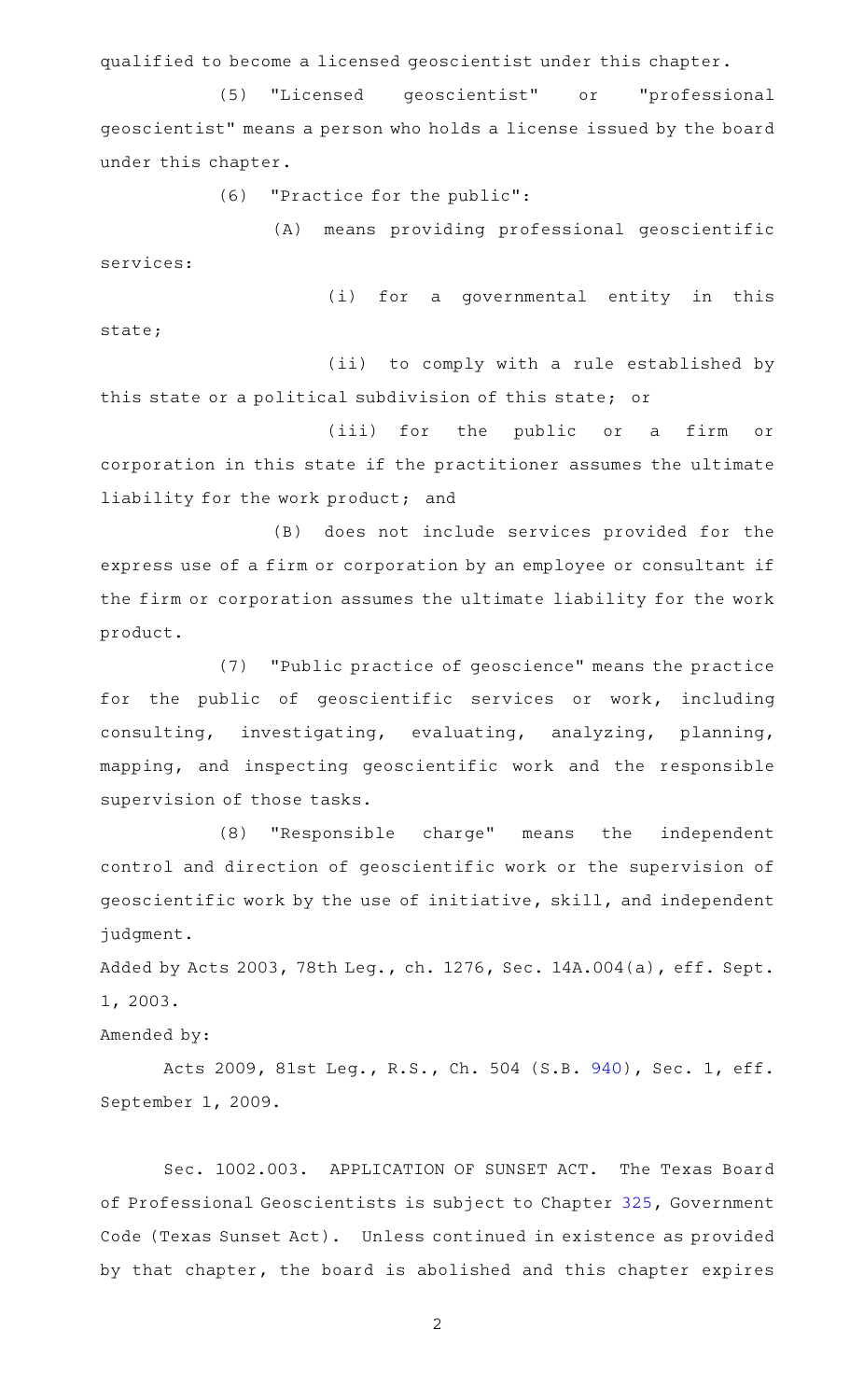September 1, 2025.

Added by Acts 2003, 78th Leg., ch. 1276, Sec. 14A.004(a), eff. Sept. 1, 2003.

Amended by:

Acts 2005, 79th Leg., Ch. 1227 (H.B. [1116\)](http://www.legis.state.tx.us/tlodocs/79R/billtext/html/HB01116F.HTM), Sec. 4.01, eff. September 1, 2005.

Acts 2011, 82nd Leg., R.S., Ch. 1232 (S.B. [652\)](http://www.legis.state.tx.us/tlodocs/82R/billtext/html/SB00652F.HTM), Sec. 4.07, eff. June 17, 2011.

Acts 2019, 86th Leg., R.S., Ch. 31 (H.B. [1311](http://www.legis.state.tx.us/tlodocs/86R/billtext/html/HB01311F.HTM)), Sec. 1, eff. September 1, 2019.

Sec. 1002.004. APPLICATION OF CHAPTER. (a) In this section:

(1) "Driller" has the meaning assigned by Section [1901.001](http://www.statutes.legis.state.tx.us/GetStatute.aspx?Code=OC&Value=1901.001).

(2) "Engineer" has the meaning assigned by Section [1001.002](http://www.statutes.legis.state.tx.us/GetStatute.aspx?Code=OC&Value=1001.002).

(3) "Installer" has the meaning assigned by Section [1902.001](http://www.statutes.legis.state.tx.us/GetStatute.aspx?Code=OC&Value=1902.001).

(4) "Licensed driller" means a person who holds a license issued by the state under Chapter [1902.](http://www.statutes.legis.state.tx.us/GetStatute.aspx?Code=OC&Value=1902)

(5) "Licensed installer" means a person who holds a license issued under Chapter [1902](http://www.statutes.legis.state.tx.us/GetStatute.aspx?Code=OC&Value=1902).

(6) "Practice of engineering" has the meaning assigned by Section [1001.003](http://www.statutes.legis.state.tx.us/GetStatute.aspx?Code=OC&Value=1001.003).

(7) "Professional surveying" has the meaning assigned by Section [1071.002](http://www.statutes.legis.state.tx.us/GetStatute.aspx?Code=OC&Value=1071.002).

(b) This chapter does not authorize the practice of professional surveying by a licensed geoscientist. This chapter does not apply to a qualified and registered surveyor who confines the surveyor 's practice to acts of surveying allowed under Chapter [1071](http://www.statutes.legis.state.tx.us/GetStatute.aspx?Code=OC&Value=1071).

(c) This chapter does not authorize the practice of engineering by a licensed geoscientist.

(d) This chapter does not require an engineer, or a person acting under the supervision of an engineer, who performs service or work that is both engineering and geoscience to be licensed as a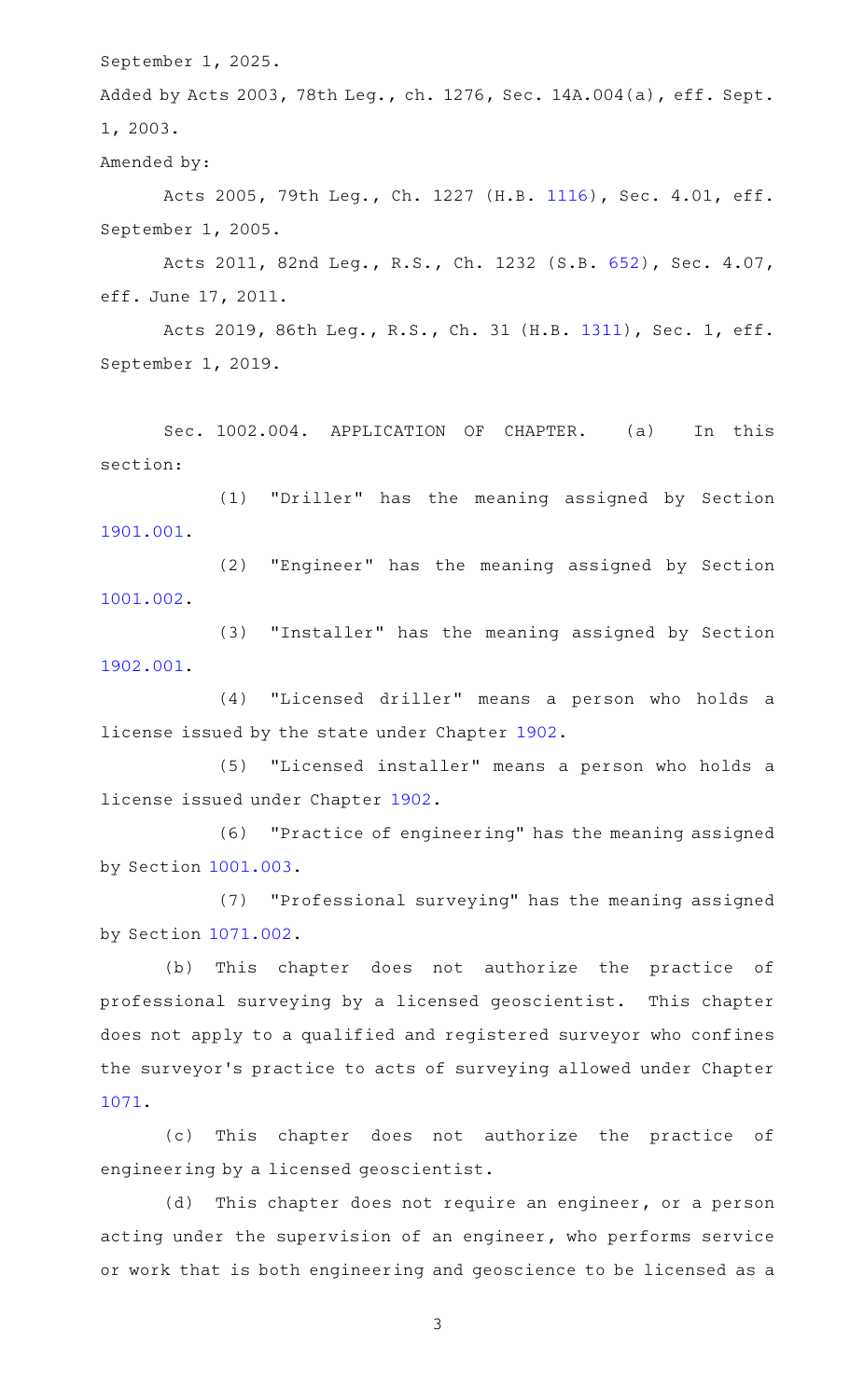geoscientist or to work under the supervision of a licensed geoscientist.

(e) A recommendation, design, analysis, redesign, or review and evaluation, the supervision, or a summary analysis of an engineered structure or work, the performance of which requires engineering education, training, and experience in the application of special knowledge of mathematical, physical, and engineering sciences, is engineering and is subject to Chapter [1001](http://www.statutes.legis.state.tx.us/GetStatute.aspx?Code=OC&Value=1001).

(f) This chapter does not permit a licensed geoscientist to perform an engineering analysis supporting an engineering design unless the action is under the supervision of an engineer.

(g) This chapter does not permit a licensed geoscientist to provide construction quality control and evaluation, to perform materials engineering and testing, or to design, develop, or perform engineering review and evaluation of engineering plans and engineering specifications for an engineered structure or work unless the action is under the supervision of an engineer.

(h) With regard to an environmental and pollution remediation project, this chapter:

(1) permits the characterization, study, appraisal, investigation, analysis, and geoscientific review and evaluation of and the making of recommendations regarding the geoscientific components of the project by a licensed geoscientist; and

(2) does not permit the design, development, or performance of engineering review and evaluation of a component of the project consisting of an engineered structure, work, or process or a related constructed improvement by a licensed geoscientist.

(i) With regard to a geoscientific investigation of geological conditions affecting an engineered structure, work, or process, this chapter:

(1) permits the characterization, study, appraisal, investigation, analysis, and geoscientific review and evaluation of and the making of recommendations regarding the geoscientific components of the engineered structure, work, or process by a licensed geoscientist; and

(2) does not permit the design, development, or performance of engineering review and evaluation of the engineered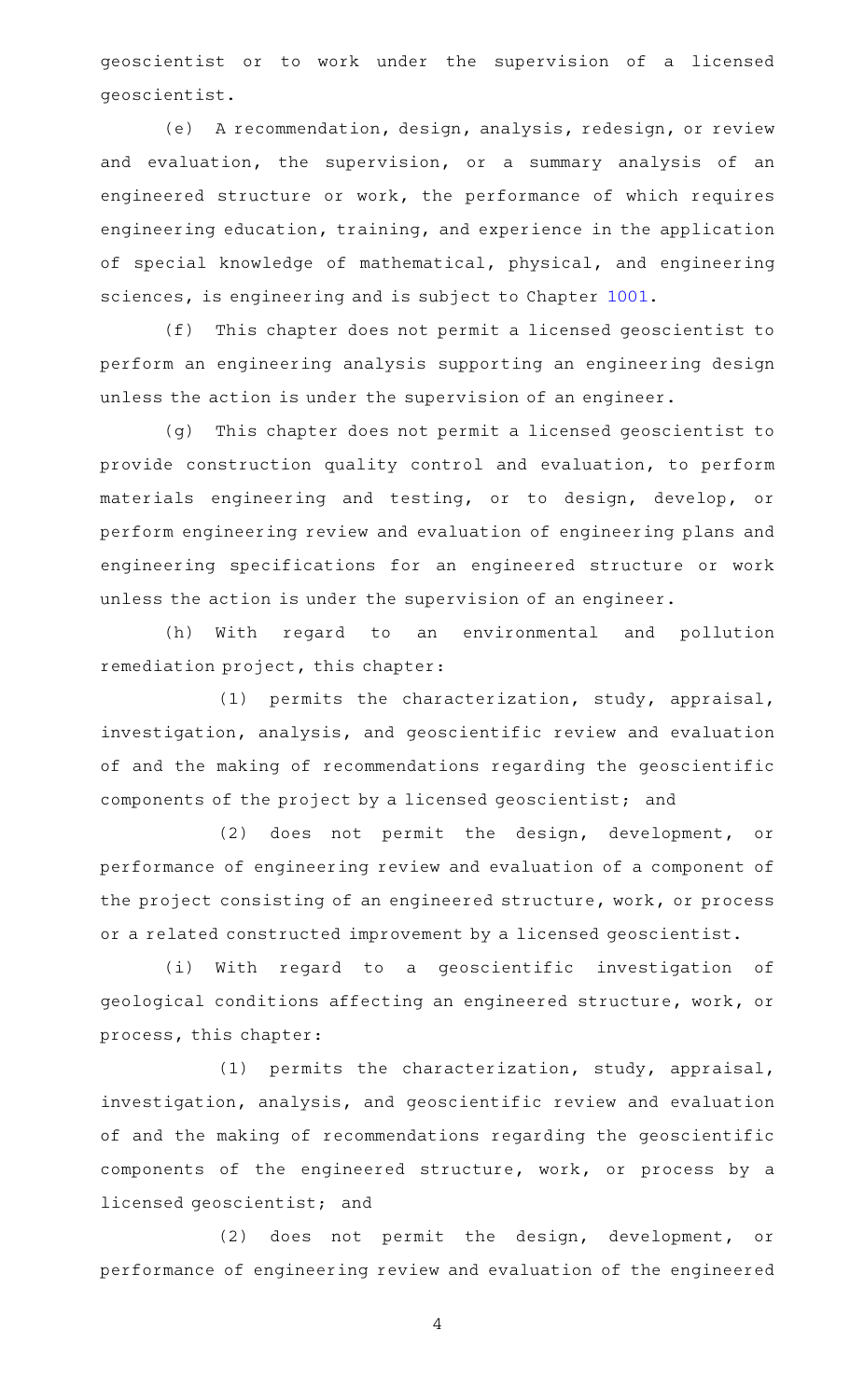structure, work, or process or a related constructed improvement by a licensed geoscientist.

(j) The board and the Texas Board of Professional Engineers and Land Surveyors by rule, memorandum of understanding, or other appropriate procedure or document shall jointly resolve any conflict between this chapter or a rule adopted under this chapter and Chapter [1001](http://www.statutes.legis.state.tx.us/GetStatute.aspx?Code=OC&Value=1001) or a rule adopted under that chapter.

(k) This chapter does not authorize a licensed geoscientist to act as or offer to perform services as a driller or installer. This chapter does not apply to a licensed driller or licensed installer who confines the driller 's or installer 's activities to activities regulated under Chapter [1901](http://www.statutes.legis.state.tx.us/GetStatute.aspx?Code=OC&Value=1901) or [1902,](http://www.statutes.legis.state.tx.us/GetStatute.aspx?Code=OC&Value=1902) respectively.

(1) The board and the executive director of the Texas Department of Licensing and Regulation by rule, memorandum of understanding, or other appropriate procedure or document shall jointly resolve any conflict between this chapter or a rule adopted under this chapter and Chapter [51](http://www.statutes.legis.state.tx.us/GetStatute.aspx?Code=OC&Value=51), [1901](http://www.statutes.legis.state.tx.us/GetStatute.aspx?Code=OC&Value=1901), or [1902](http://www.statutes.legis.state.tx.us/GetStatute.aspx?Code=OC&Value=1902) or a rule adopted under one of those chapters.

Added by Acts 2003, 78th Leg., ch. 1276, Sec. 14A.004(a), eff. Sept. 1, 2003.

#### Amended by:

Acts 2019, 86th Leg., R.S., Ch. 1232 (H.B. [1523](http://www.legis.state.tx.us/tlodocs/86R/billtext/html/HB01523F.HTM)), Sec. 2.12, eff. September 1, 2019.

#### SUBCHAPTER B. TEXAS BOARD OF PROFESSIONAL GEOSCIENTISTS

Sec. 1002.051. BOARD MEMBERSHIP. (a) The Texas Board of Professional Geoscientists shall administer this chapter.

(b) The board is composed of nine members appointed by the governor with the advice and consent of the senate.

(c) Six members of the board must be licensed geoscientists.

(d) Three members of the board must be members of the public.

(e) Appointments to the board shall be made without regard to the race, color, disability, sex, religion, age, or national origin of the appointees.

Added by Acts 2003, 78th Leg., ch. 1276, Sec. 14A.004(a), eff. Sept.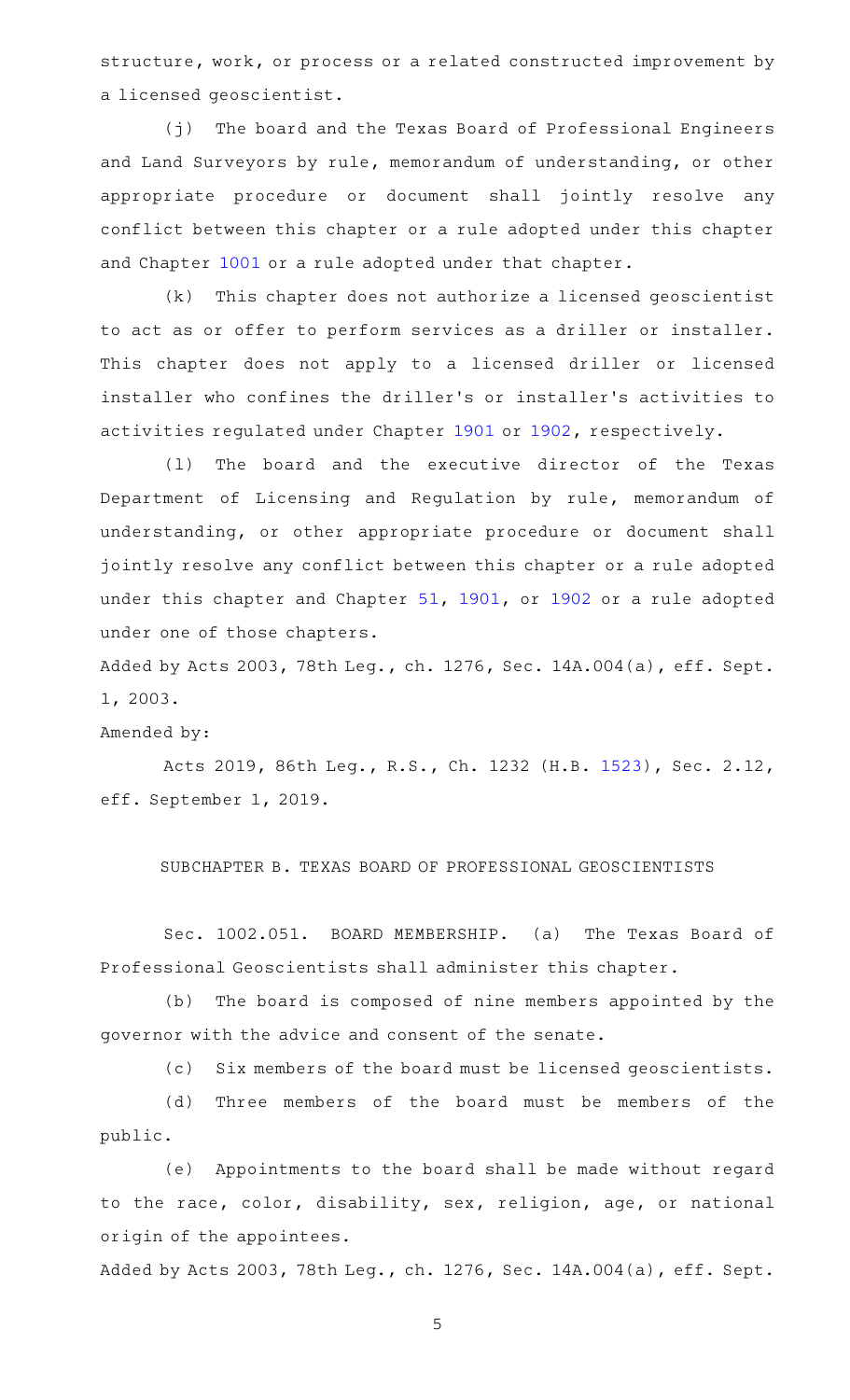1, 2003.

Sec. 1002.052. MEMBER ELIGIBILITY. (a) A member of the board must:

 $(1)$  be a citizen of the United States;

 $(2)$  have been a resident of this state for at least the three years preceding appointment; and

(3) be at least 25 years of age.

(b) A person is not eligible for appointment as a public member of the board if the person or the person 's spouse:

 $(1)$  is registered, certified, or licensed by an occupational regulatory agency in a discipline of geoscience;

(2) is employed by or participates in the management of a business entity or other organization regulated by or receiving money from the board;

(3) owns or controls, directly or indirectly, more than a 10 percent interest in a business entity or other organization regulated by or receiving money from the board; or

(4) uses or receives a substantial amount of tangible goods, services, or money from the board other than compensation or reimbursement authorized by law for board membership, attendance, or expenses.

Added by Acts 2003, 78th Leg., ch. 1276, Sec. 14A.004(a), eff. Sept. 1, 2003.

Sec. 1002.053. MEMBERSHIP AND EMPLOYEE RESTRICTIONS. (a) In this section, "society or trade association" means a nonprofit, cooperative, and voluntarily joined association of business or professional competitors designed to assist its members and its industry or profession in dealing with mutual business or professional problems and in promoting their common interest.

(b) A person may not be a member of the board and may not be a board employee employed in a "bona fide executive, administrative, or professional capacity," as that phrase is used in Section 13, Fair Labor Standards Act of 1938 (29 U.S.C. Section 213), and its subsequent amendments, if:

(1) the person is an officer, employee, or paid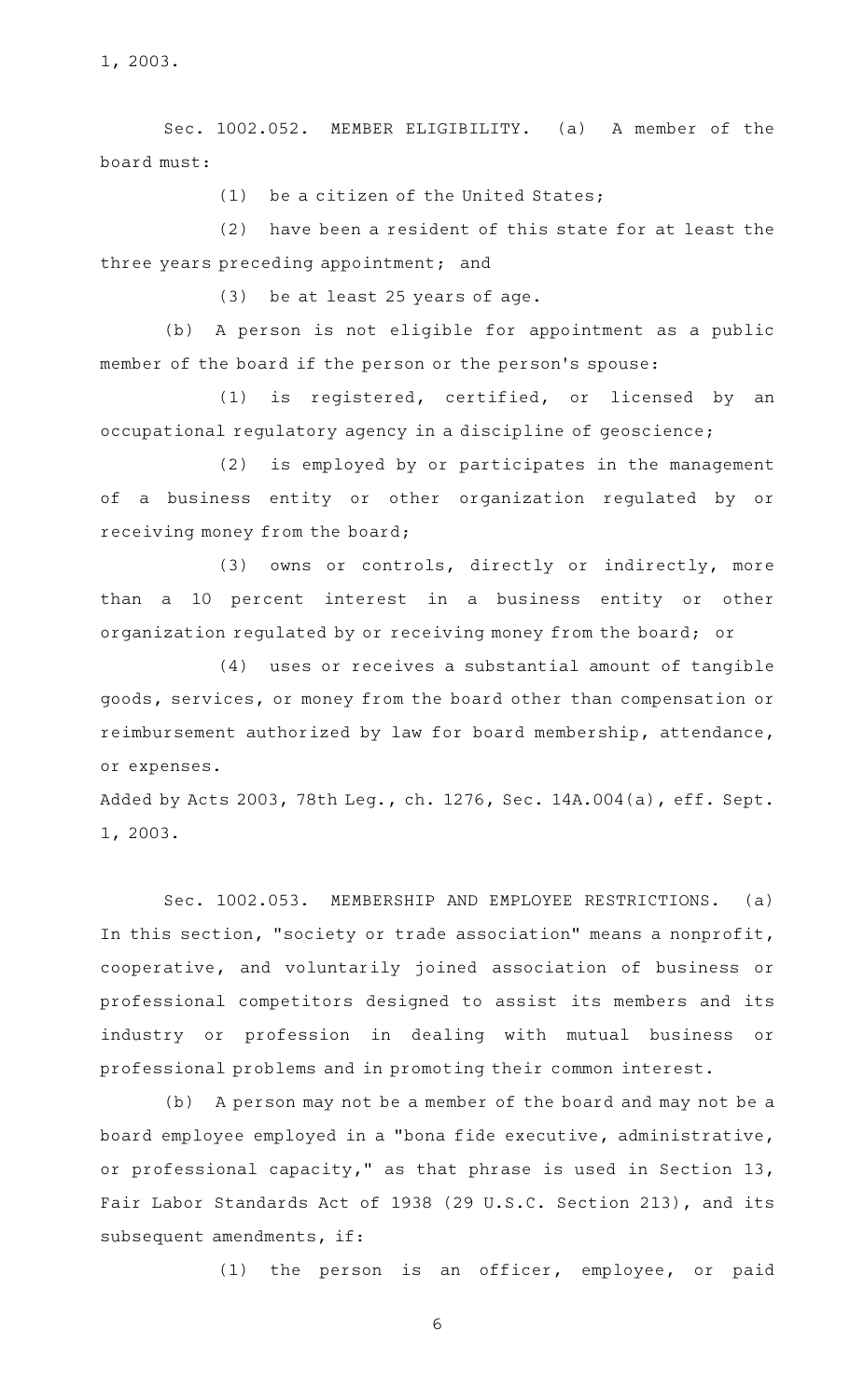consultant of a society or trade association in a discipline of geoscience; or

(2) the person's spouse is an officer, manager, or paid consultant of a society or trade association in a discipline of geoscience.

(c) A person may not be a member of the board or act as the general counsel to the board if the person is required to register as a lobbyist under Chapter [305](http://www.statutes.legis.state.tx.us/GetStatute.aspx?Code=GV&Value=305), Government Code, because of the person 's activities for compensation on behalf of a profession related to the operation of the board. Added by Acts 2003, 78th Leg., ch. 1276, Sec. 14A.004(a), eff. Sept.

1, 2003.

Sec. 1002.054. TERMS. (a) Members of the board serve staggered six-year terms, with the terms of three members expiring February 1 of each odd-numbered year.

(b) A member of the board may not serve more than two consecutive full terms.

Added by Acts 2003, 78th Leg., ch. 1276, Sec. 14A.004(a), eff. Sept. 1, 2003.

Sec. 1002.055. GROUNDS FOR REMOVAL. (a) It is a ground for removal from the board that a member:

(1) is no longer qualified for appointment to the board;

 $(2)$  engages in misconduct, is determined to be incompetent, neglects the member 's official duties, or engages in malfeasance;

(3) commits a violation of this chapter resulting in disciplinary action or a felony; or

(4) fails without excuse to attend at least half of the regularly scheduled meetings held in a calendar year while the member is a member of the board.

(b) The validity of an action of the board is not affected by the fact that it is taken when a ground for removal of a board member exists.

(c) If the executive director has knowledge that a potential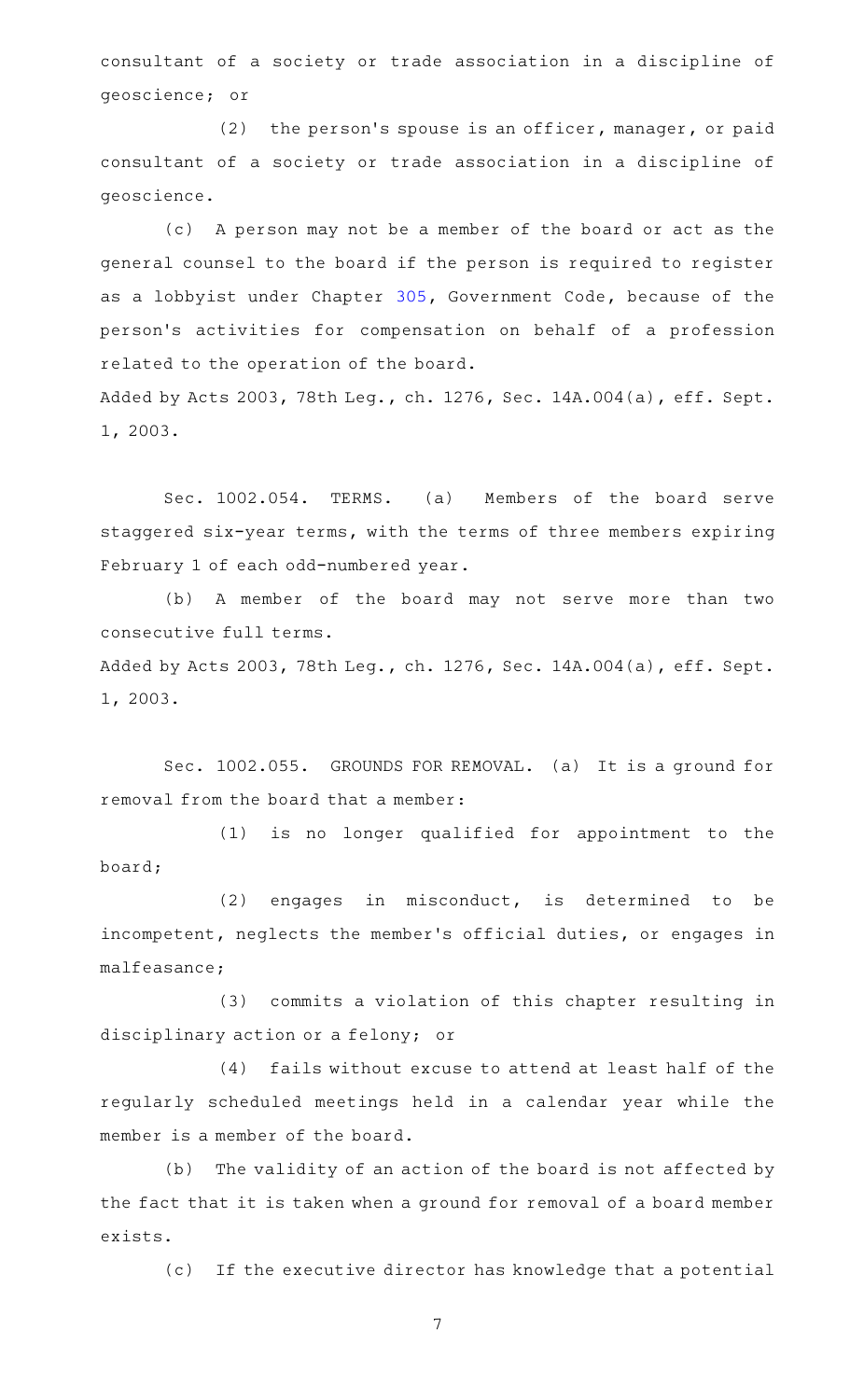ground for removal exists, the executive director shall notify the presiding officer of the board of the potential ground. The presiding officer shall then notify the governor and the attorney general that a potential ground for removal exists. If the potential ground for removal involves the presiding officer, the executive director shall notify the assistant presiding officer, who shall then notify the governor and the attorney general that a potential ground for removal exists.

Added by Acts 2003, 78th Leg., ch. 1276, Sec. 14A.004(a), eff. Sept. 1, 2003.

Sec. 1002.056. REIMBURSEMENT FOR TRAVEL EXPENSES. A member of the board is entitled to reimbursement for the travel expenses incurred by the member while conducting the business of the board, as provided by the General Appropriations Act. Added by Acts 2003, 78th Leg., ch. 1276, Sec. 14A.004(a), eff. Sept.

1, 2003.

Sec. 1002.057. OFFICERS. (a) The governor shall designate a member of the board as the presiding officer of the board to serve in that capacity at the pleasure of the governor.

(a-1) The board shall elect biennially from its own membership an assistant presiding officer and a secretary-treasurer. A member may not hold a position described by this subsection for more than two consecutive two-year periods. A member serves in a position described by this subsection at the will of the board and may be removed from that position by a two-thirds majority vote of the board.

(b) The board may appoint an assistant secretary and other assistants who are not members of the board to assist the board and exercise its authority in carrying out the board's powers and duties.

Added by Acts 2003, 78th Leg., ch. 1276, Sec. 14A.004(a), eff. Sept. 1, 2003.

Amended by:

Acts 2019, 86th Leg., R.S., Ch. 31 (H.B. [1311](http://www.legis.state.tx.us/tlodocs/86R/billtext/html/HB01311F.HTM)), Sec. 2, eff. September 1, 2019.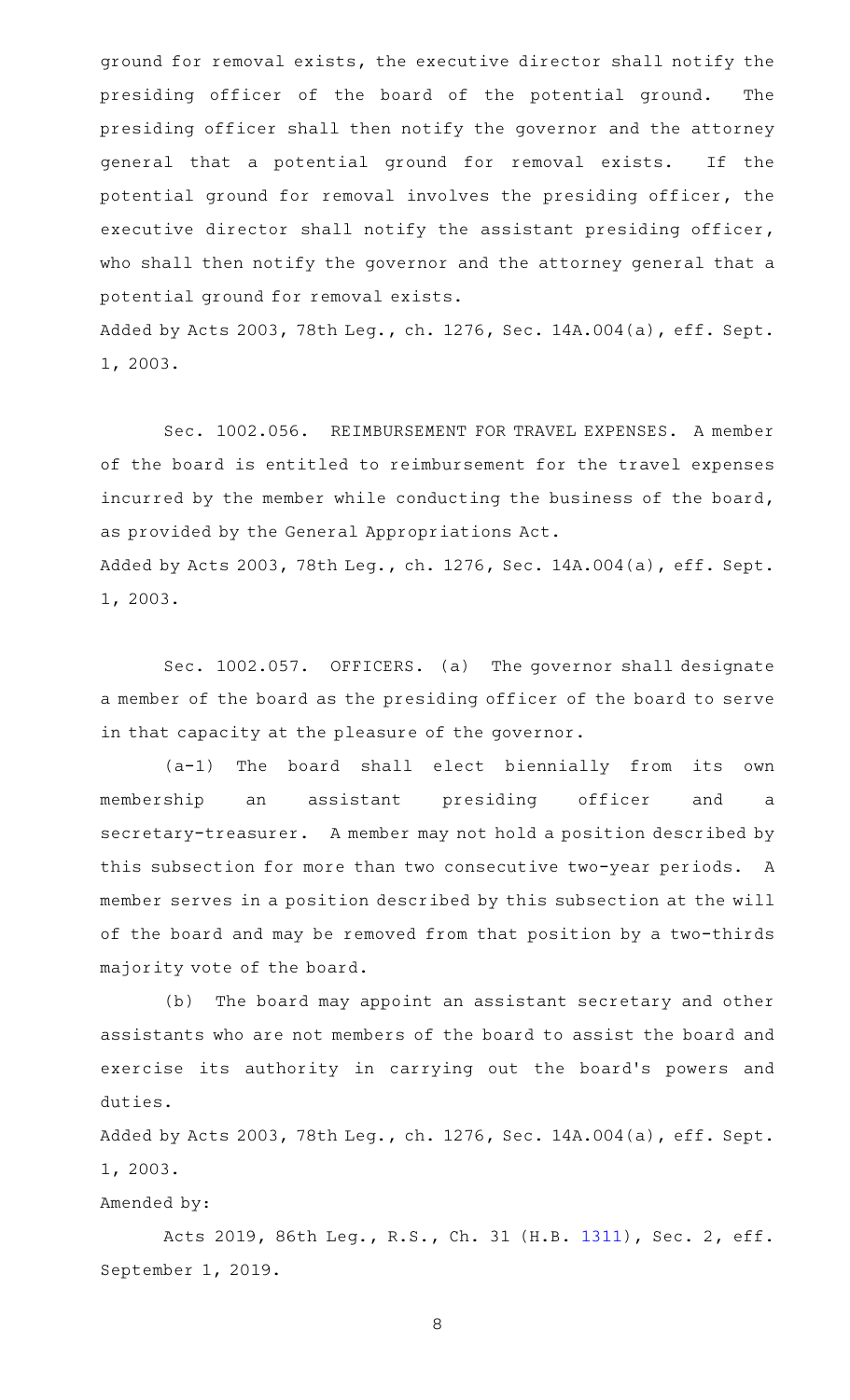Sec. 1002.058. OFFICE. The board shall maintain its office in Austin.

Added by Acts 2003, 78th Leg., ch. 1276, Sec. 14A.004(a), eff. Sept. 1, 2003.

Sec. 1002.059. MEETINGS. The board shall hold at least two regular meetings in each calendar year. A special meeting may be held at a time permitted by board rule. Added by Acts 2003, 78th Leg., ch. 1276, Sec. 14A.004(a), eff. Sept. 1, 2003.

Sec. 1002.060. TRAINING. (a) A person who is appointed to and qualifies for office as a member of the board may not vote, deliberate, or be counted as a member in attendance at a meeting of the board until the person completes a training program that complies with this section.

(b) The training program must provide the person with information regarding:

 $(1)$  the law governing board operations;

(2) the board's programs, functions, rules, and budget;

(3) the scope of and limitations on the rulemaking authority of the board;

(4) the types of board rules, interpretations, and enforcement actions that may implicate federal antitrust law by limiting competition or impacting prices charged by persons engaged in a profession or business the board regulates, including any rule, interpretation, or enforcement action that:

(A) regulates the scope of practice of persons in a profession or business the board regulates;

(B) restricts advertising by persons in a profession or business the board regulates;

(C) affects the price of goods or services provided by persons in a profession or business the board regulates; or

(D) restricts participation in a profession or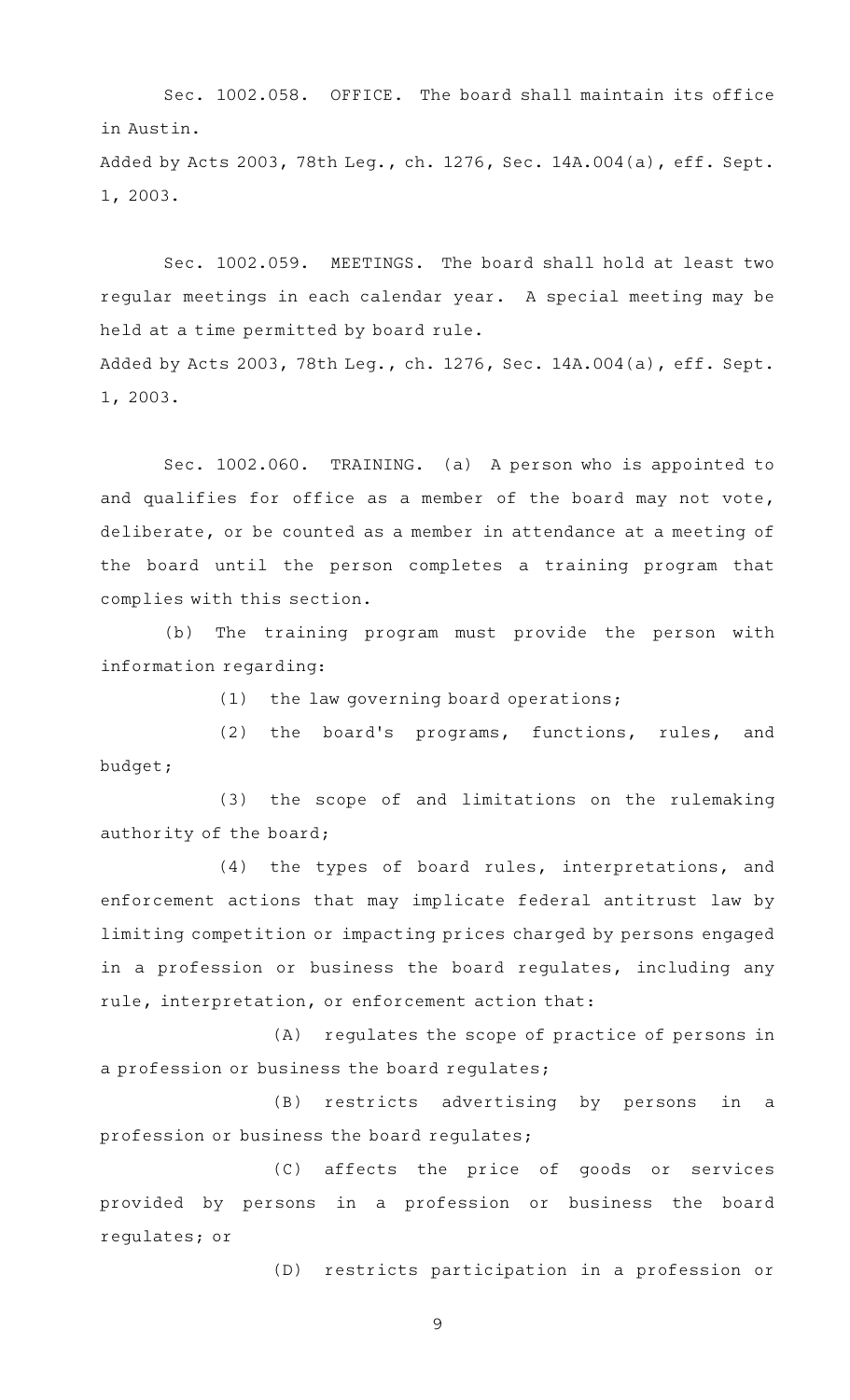# business the board regulates;

(5) the results of the most recent formal audit of the board;

 $(6)$  the requirements of:

(A) laws relating to open meetings, public information, administrative procedure, and disclosure of conflicts of interest; and

(B) other laws applicable to members of a state policymaking body in performing their duties; and

(7) any applicable ethics policies adopted by the board or the Texas Ethics Commission.

(c)AAA person appointed to the board is entitled to reimbursement, as provided by the General Appropriations Act, for the travel expenses incurred in attending the training program regardless of whether the attendance at the program occurs before or after the person qualifies for office.

(d) The executive director of the board shall create a training manual that includes the information required by Subsection (b). The executive director shall distribute a copy of the training manual annually to each member of the board. Each member of the board shall sign and submit to the executive director a statement acknowledging that the member received and has reviewed the training manual.

Added by Acts 2003, 78th Leg., ch. 1276, Sec. 14A.004(a), eff. Sept. 1, 2003.

# Amended by:

Acts 2019, 86th Leg., R.S., Ch. 31 (H.B. [1311](http://www.legis.state.tx.us/tlodocs/86R/billtext/html/HB01311F.HTM)), Sec. 3, eff. September 1, 2019.

#### SUBCHAPTER C. EXECUTIVE DIRECTOR AND PERSONNEL

Sec. 1002.101. EXECUTIVE DIRECTOR. The board shall appoint an executive director, who shall be responsible for managing the day-to-day affairs of the board, including:

(1) arranging for and supervising the necessary support, secretarial, and clerical services;

(2) obtaining space for holding examinations,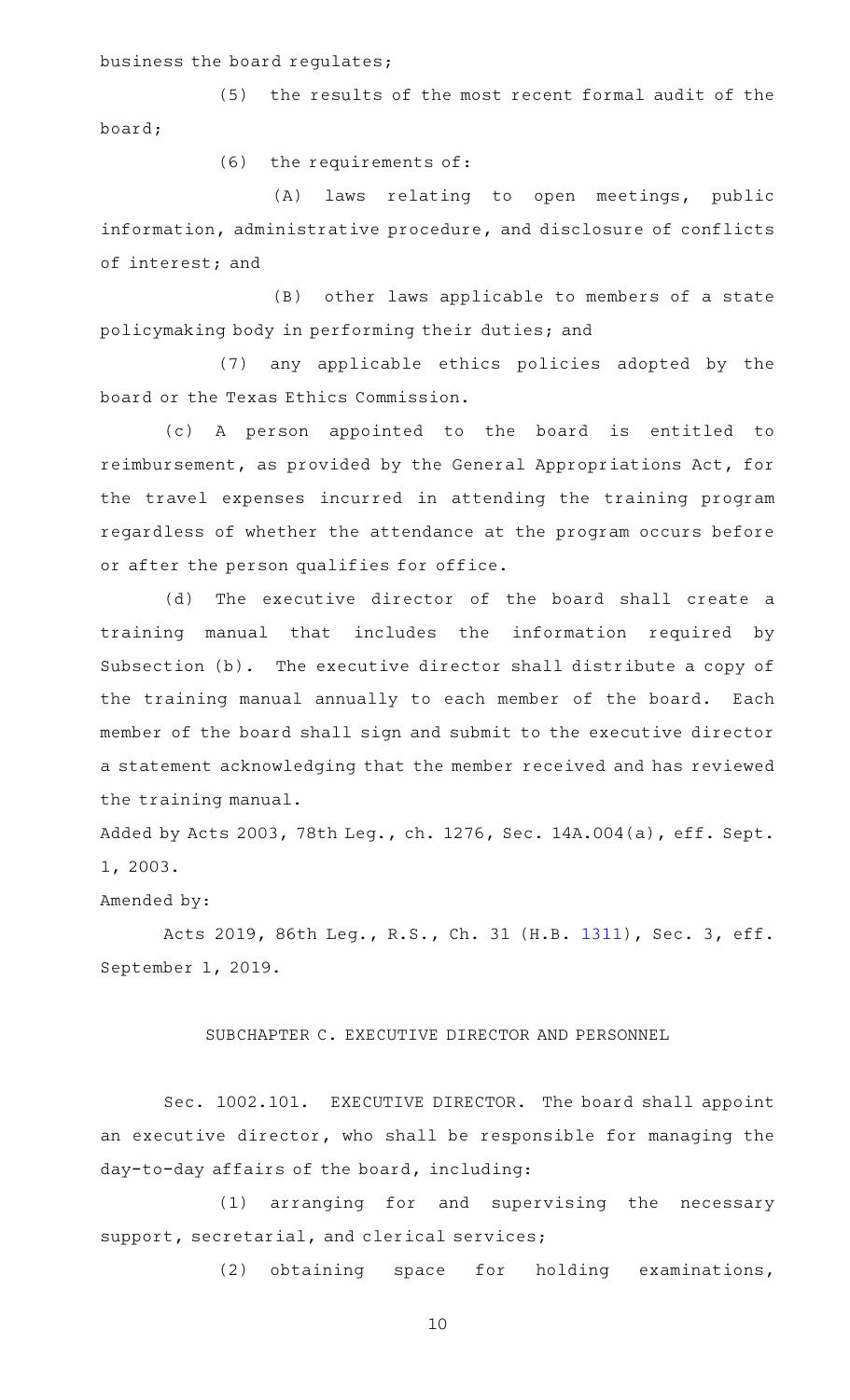meetings, and conferences;

 $(3)$  printing or purchasing examinations;

(4) printing and mailing forms, information, and licenses;

(5) sending notices, collecting fees, and issuing receipts;

(6) conducting the correspondence of the board, including replying to routine requests for information;

 $(7)$  maintaining the minutes and records of the board;

(8) keeping records of receipts and disbursements;

and

(9) providing necessary investigative services.

Added by Acts 2003, 78th Leg., ch. 1276, Sec. 14A.004(a), eff. Sept. 1, 2003.

Sec. 1002.102. RECEIPTS AND DISBURSEMENTS. The executive director shall receive, administer, and account for all money received under this chapter and shall transfer the money to the comptroller.

Added by Acts 2003, 78th Leg., ch. 1276, Sec. 14A.004(a), eff. Sept. 1, 2003.

Sec. 1002.103. DIVISION OF RESPONSIBILITIES. The board shall develop and implement policies that clearly separate the policymaking responsibilities of the board and the management responsibilities of the executive director and the staff of the board.

Added by Acts 2003, 78th Leg., ch. 1276, Sec. 14A.004(a), eff. Sept. 1, 2003.

Sec. 1002.104. QUALIFICATIONS AND STANDARDS OF CONDUCT INFORMATION. The executive director or the executive director 's designee shall provide to members of the board and to board employees, as often as necessary, information regarding the requirements for office or employment under this chapter, including information regarding a person 's responsibilities under applicable laws relating to standards of conduct for state officers or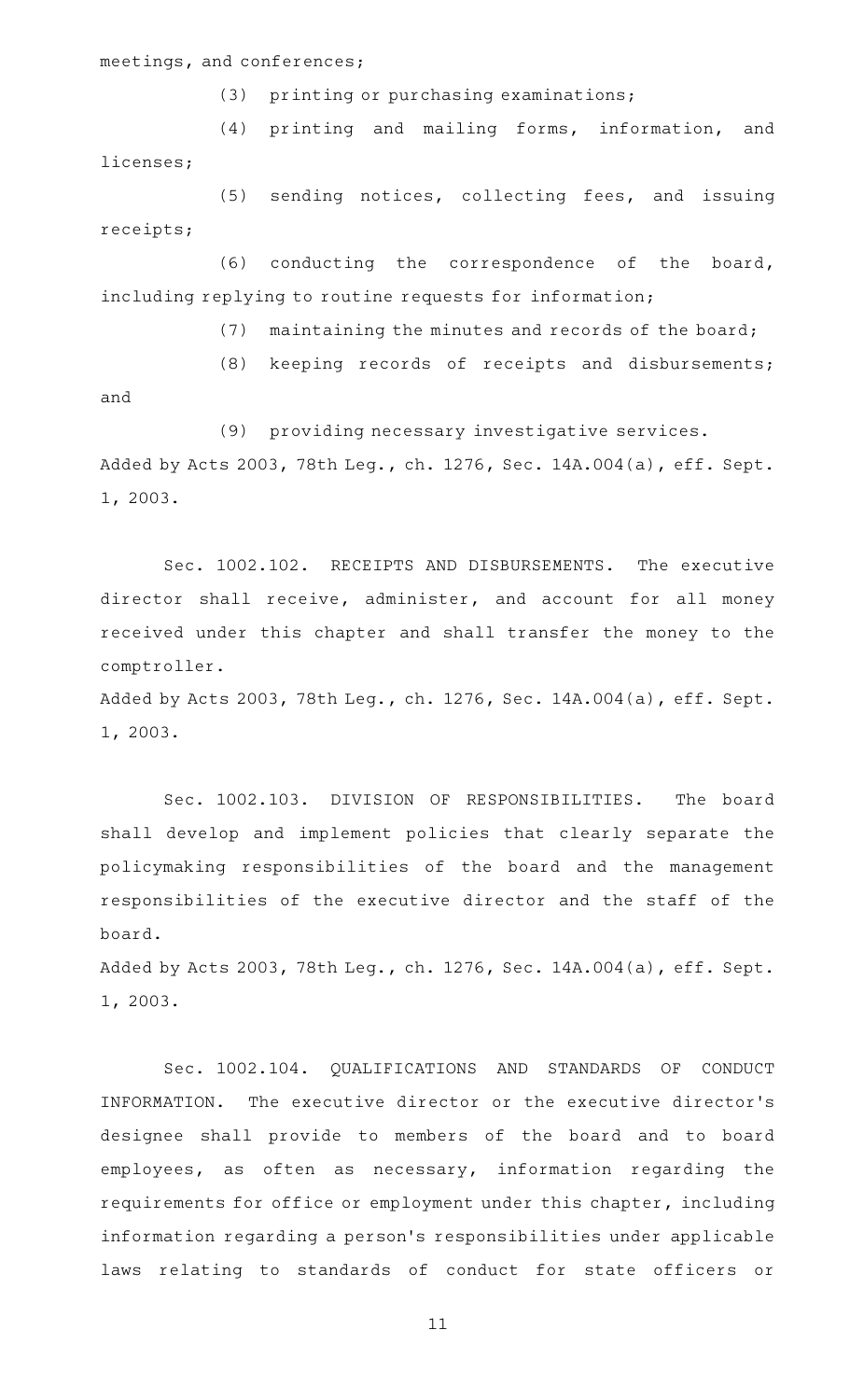employees.

Added by Acts 2003, 78th Leg., ch. 1276, Sec. 14A.004(a), eff. Sept. 1, 2003.

Sec. 1002.105. CAREER LADDER PROGRAM; PERFORMANCE EVALUATIONS. (a) The executive director or the executive director 's designee shall develop an intra-agency career ladder program that addresses opportunities for mobility and advancement of employees within the board. The program must require intra-agency posting of all positions concurrently with any public posting.

(b) The executive director or the executive director's designee shall develop a system of annual performance evaluations based on documented employee performance. All decisions regarding merit pay for a board employee must be based on that system. Added by Acts 2003, 78th Leg., ch. 1276, Sec. 14A.004(a), eff. Sept. 1, 2003.

Sec. 1002.106. EQUAL EMPLOYMENT OPPORTUNITY POLICY. (a) The executive director or the executive director 's designee shall prepare and maintain a written policy statement that implements a program of equal employment opportunity to ensure that all personnel decisions are made without regard to race, color, disability, sex, religion, age, or national origin.

(b) The policy statement must include:

(1) personnel policies, including policies relating to recruitment, evaluation, selection, training, and promotion of personnel, that show the intent of the board to avoid the unlawful employment practices described by Chapter [21,](http://www.statutes.legis.state.tx.us/GetStatute.aspx?Code=LA&Value=21) Labor Code; and

(2) an analysis of the extent to which the composition of the board's personnel is in accordance with state and federal law and a description of reasonable methods to achieve compliance with state and federal law.

(c) The policy statement must be:

 $(1)$  updated annually;

(2) reviewed by the Commission on Human Rights for compliance with Subsection (b)(1); and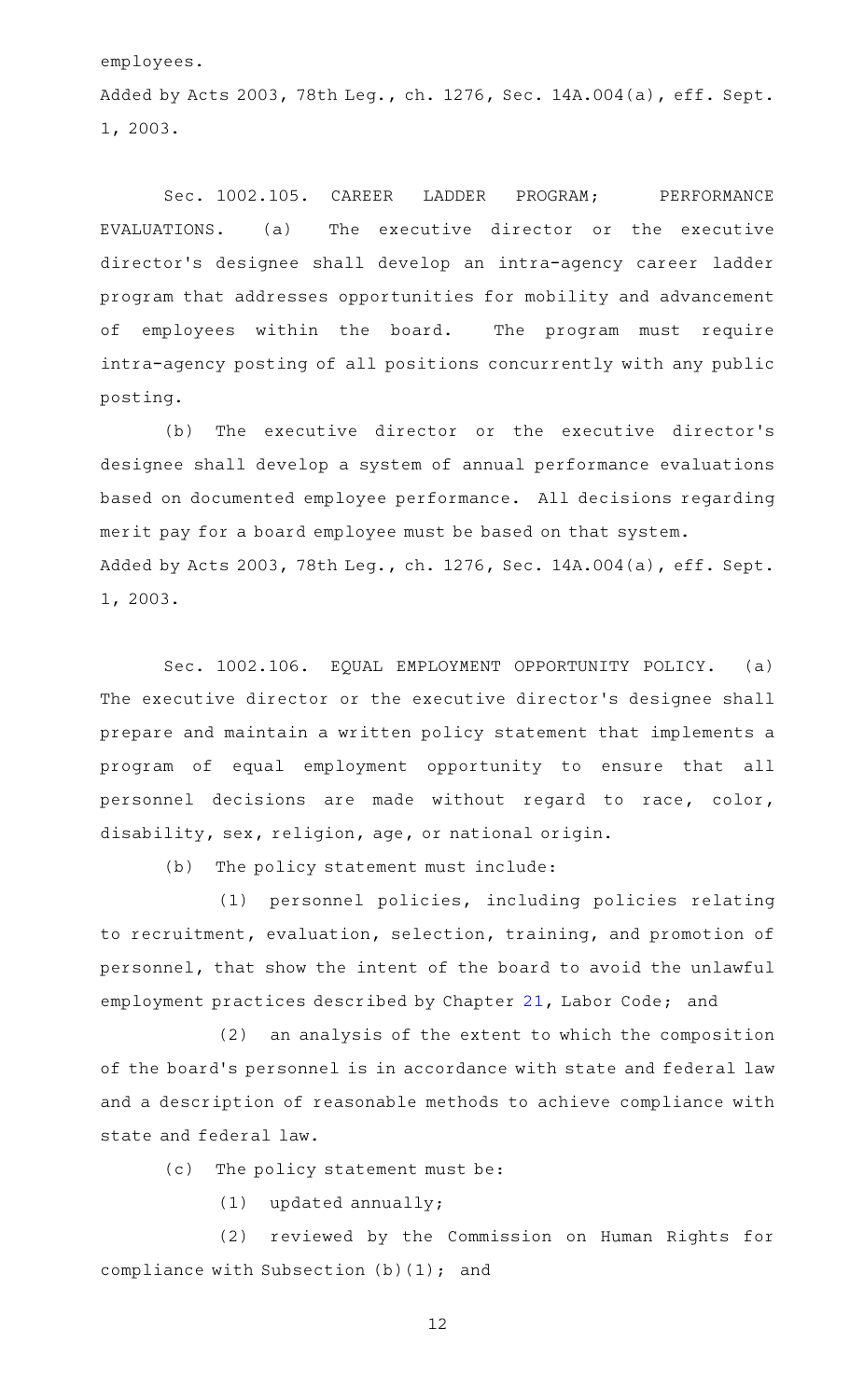# (3) filed with the governor.

Added by Acts 2003, 78th Leg., ch. 1276, Sec. 14A.004(a), eff. Sept. 1, 2003.

#### SUBCHAPTER D. BOARD POWERS AND DUTIES

Sec. 1002.151. GENERAL RULEMAKING AUTHORITY. The board shall adopt and enforce rules consistent with this chapter and necessary for the performance of its duties. Added by Acts 2003, 78th Leg., ch. 1276, Sec. 14A.004(a), eff. Sept. 1, 2003.

Sec. 1002.1511. NEGOTIATED RULEMAKING; ALTERNATIVE DISPUTE RESOLUTION. (a) The board shall develop a policy to encourage the use of:

(1) negotiated rulemaking procedures under Chapter [2008](http://www.statutes.legis.state.tx.us/GetStatute.aspx?Code=GV&Value=2008), Government Code, for the adoption of board rules; and

(2) appropriate alternative dispute resolution procedures under Chapter [2009,](http://www.statutes.legis.state.tx.us/GetStatute.aspx?Code=GV&Value=2009) Government Code, to assist in the resolution of internal and external disputes under the board's jurisdiction.

(b) The board's procedures relating to alternative dispute resolution must conform, to the extent possible, to any model guidelines issued by the State Office of Administrative Hearings for the use of alternative dispute resolution by state agencies.

 $(c)$  The board shall:

(1) coordinate the implementation of the policy adopted under Subsection (a);

(2) provide training as needed to implement the procedures for negotiated rulemaking or alternative dispute resolution; and

(3) collect data concerning the effectiveness of those procedures.

Added by Acts 2019, 86th Leg., R.S., Ch. 31 (H.B. [1311](http://www.legis.state.tx.us/tlodocs/86R/billtext/html/HB01311F.HTM)), Sec. 4, eff. September 1, 2019.

Sec. 1002.152. FEES. The board may set reasonable and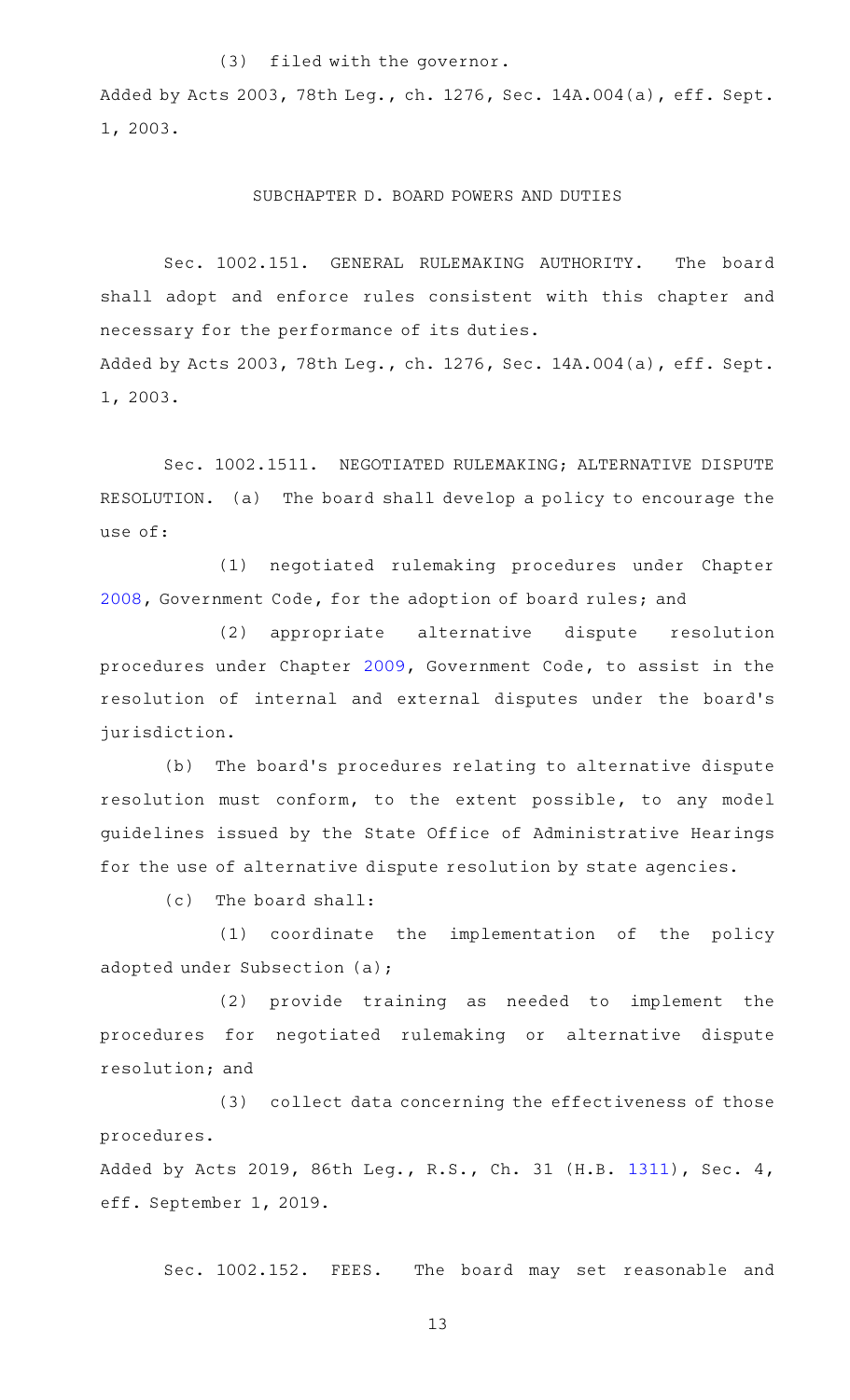necessary fees to be charged applicants and license holders under this chapter, including fees for application, examination, licensure, and renewal of a license. The board shall base a fee for examination in a discipline of geoscience on the costs associated with preparing, administering, and grading that examination. Added by Acts 2003, 78th Leg., ch. 1276, Sec. 14A.004(a), eff. Sept. 1, 2003.

Sec. 1002.153. CODE OF PROFESSIONAL CONDUCT. (a) The board by rule shall adopt a code of professional conduct that is binding on all license holders under this chapter.

(b) The board may enforce the code by imposing sanctions as provided by this chapter. Added by Acts 2003, 78th Leg., ch. 1276, Sec. 14A.004(a), eff. Sept. 1, 2003.

Sec. 1002.154. ENFORCEMENT; REFERRAL OF COMPLAINTS AND INVESTIGATIONS. (a) The board shall enforce this chapter. Any member of the board may present to a prosecuting officer a complaint relating to a violation of this chapter. The board through its members, officers, counsel, or agents may assist in the trial of a case involving the violation of this chapter, subject to the control of the prosecuting officer.

 $(a-1)$  Complaints and investigations under this chapter are of two types:

(1) complaints received from a member of the public; and

(2) complaints and investigations that are initiated by the board as a result of information that becomes known to the board or board staff and that may indicate a violation.

(a-2) The board by rule shall prioritize complaints and investigations. Rules adopted under this subsection must provide that:

(1) a complaint that alleges an action that may harm the public takes precedence over a complaint that does not allege an action that may harm the public or may harm the public to a lesser degree; and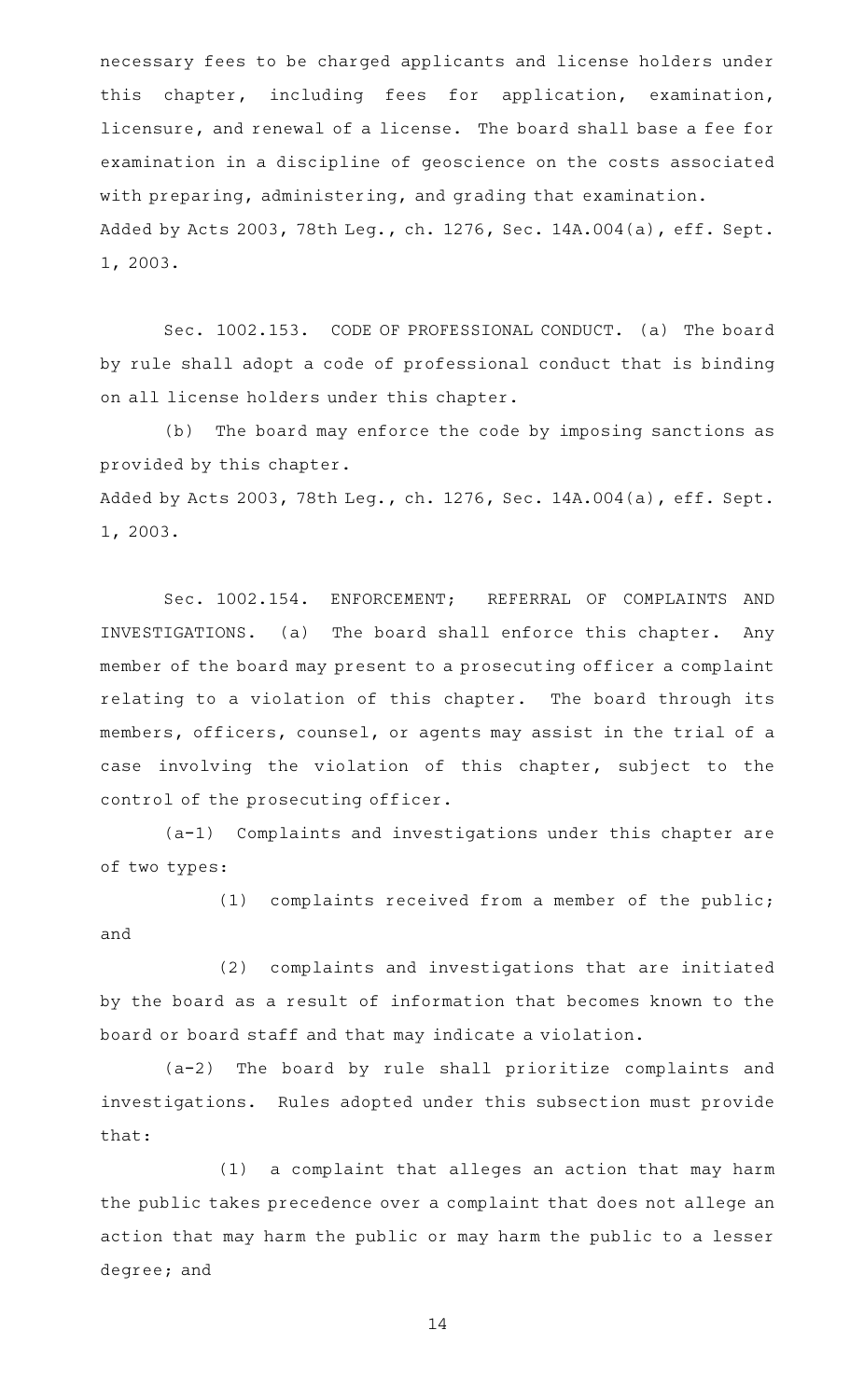(2) with regard to complaints that do not allege an action that may harm the public, a complaint filed by a member of the public takes precedence over a complaint initiated by the board.

(b) Notwithstanding Subsection (a), the board shall refer a complaint or investigation involving the unlicensed practice of geoscience by a person who is licensed as an engineer, surveyor, driller, installer, or member of another similar profession to the agency that issued the license to the person.

(c) The board may administer oaths and affirmations and issue subpoenas to compel the attendance of witnesses and the production of evidence.

(d) The attorney general shall act as legal advisor to the board and shall provide legal assistance as necessary in enforcing this chapter.

Added by Acts 2003, 78th Leg., ch. 1276, Sec. 14A.004(a), eff. Sept. 1, 2003.

Amended by:

Acts 2009, 81st Leg., R.S., Ch. 504 (S.B. [940](http://www.legis.state.tx.us/tlodocs/81R/billtext/html/SB00940F.HTM)), Sec. 2, eff. September 1, 2009.

Sec. 1002.155. RECOGNITION OF USE OF DESIGNATIONS. (a) The board by rule may recognize the use of the designations used by a professional organization, society, or association that maintains a certification program in a discipline of geoscience if:

(1) the requirements for that certification are acceptable to the board;

(2) the full name or recognized abbreviation of the organization, society, or association granting the certification is stated following or in conjunction with the use of the designation or abbreviation; and

(3) the designation or abbreviation is not used in a manner that is misleading or that creates an impression that the person is licensed to practice geoscience for the public unless the person is licensed under this chapter.

(b) The board by rule shall recognize the title "geological engineer," "geotechnical engineer," "hydraulic engineer," or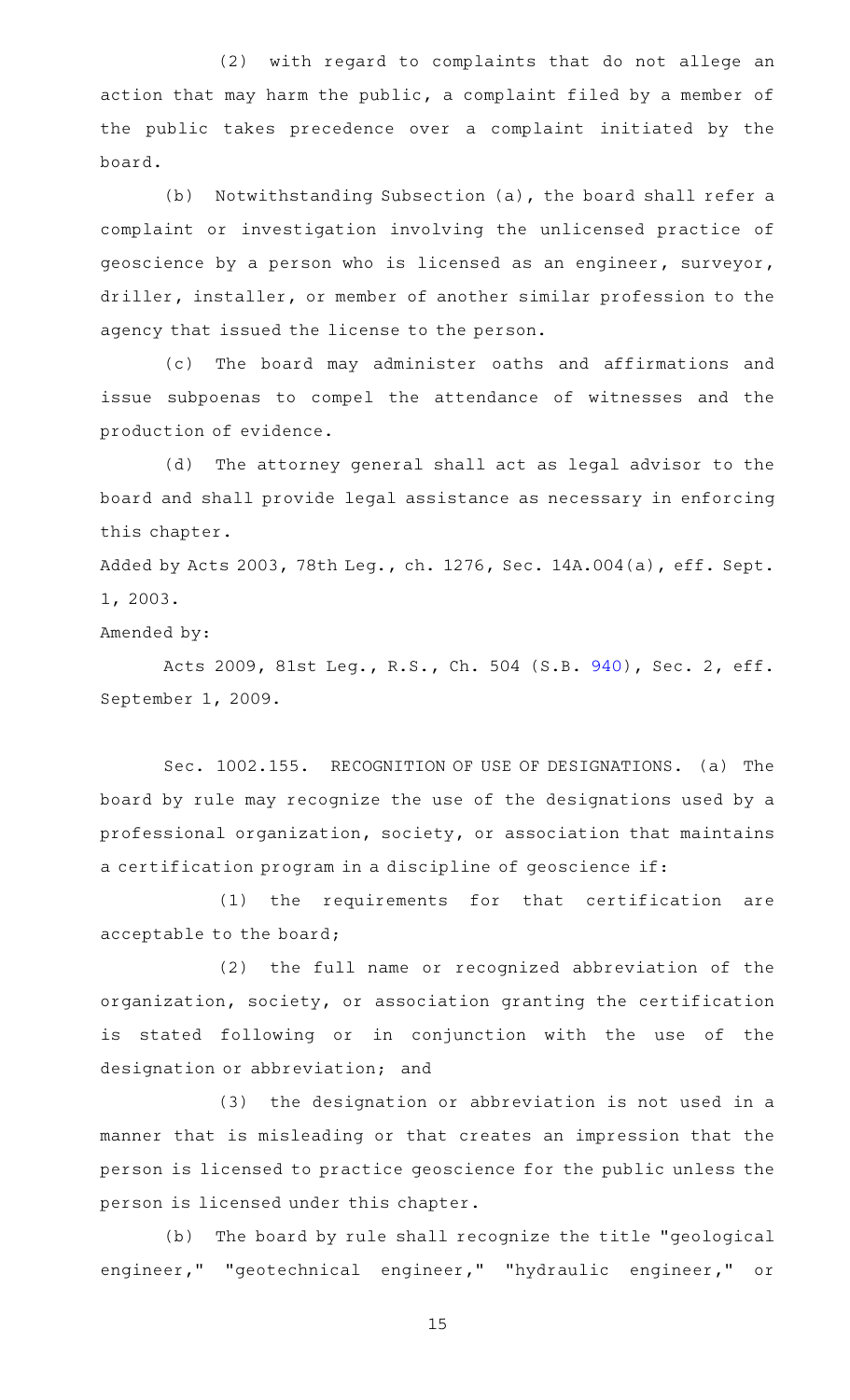"agricultural engineer" or another legitimate engineering title as a legitimate engineering title separate from geoscience, the use of which requires licensure as an engineer. Added by Acts 2003, 78th Leg., ch. 1276, Sec. 14A.004(a), eff. Sept. 1, 2003.

Sec. 1002.156. ESTABLISHMENT OF DISCIPLINES. The board by rule shall establish the disciplines of geoscience in which a person may be licensed and the requirements for eligibility for a license in each discipline.

Added by Acts 2003, 78th Leg., ch. 1276, Sec. 14A.004(a), eff. Sept. 1, 2003.

Sec. 1002.157. AGREEMENTS TO DEVELOP UNIFORM STANDARDS. The board may enter into agreements with licensing or registration boards in other states and other appropriate organizations, societies, associations, and agencies to develop uniform standards for:

- (1) the licensing or registration of geoscientists;
- (2) accrediting educational programs;
- (3) establishing reciprocal and temporary licenses;
- (4) developing regional or national examinations;
- (5) evaluating applicants; or

(6) other purposes consistent with this chapter.

Added by Acts 2003, 78th Leg., ch. 1276, Sec. 14A.004(a), eff. Sept. 1, 2003.

Sec. 1002.158. AUTHORITY TO INCUR ADMINISTRATIVE EXPENSES. In administering this chapter, the board may:

- (1) appoint committees;
- (2) employ personnel, contractors, and consultants;

(3) lease or purchase furnishings, equipment, and supplies;

- $(4)$  lease office space; and
- (5) incur other similar expenses.

Added by Acts 2003, 78th Leg., ch. 1276, Sec. 14A.004(a), eff. Sept. 1, 2003.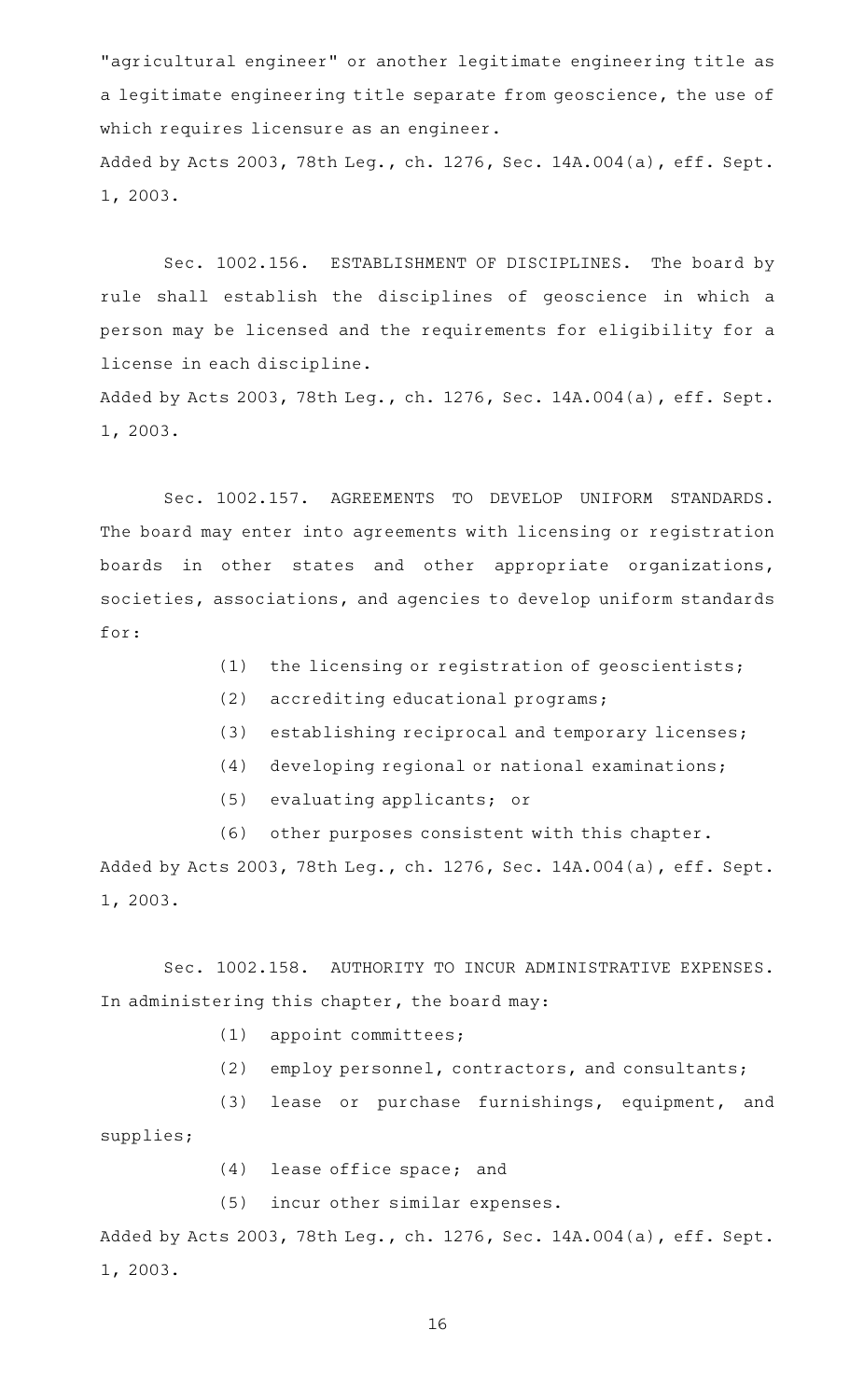Sec. 1002.159. ROSTER OF LICENSE HOLDERS. (a) The board shall maintain a roster stating the name, discipline of geoscience, and place of business of each licensed geoscientist.

(b) The board shall maintain copies of the roster and shall provide a copy on request to a state agency, a county or municipal clerk or building official, or a license holder. The board may charge a license holder a reasonable fee set by the board for providing the copy.

(c) The board shall provide a copy of the roster to another person on written request, subject to payment of a reasonable fee set by the board.

Added by Acts 2003, 78th Leg., ch. 1276, Sec. 14A.004(a), eff. Sept. 1, 2003.

Sec. 1002.160. LIST OF GOVERNMENTAL ENTITIES WITH COMPARABLE REQUIREMENTS AND WITH WHICH RECIPROCITY AGREEMENTS EXIST. The board shall maintain a list of each state or foreign country in which the requirements and qualifications for licensure or registration are comparable to those established in this state and with which a reciprocity agreement exists.

Added by Acts 2003, 78th Leg., ch. 1276, Sec. 14A.004(a), eff. Sept. 1, 2003.

SUBCHAPTER E. PUBLIC INTEREST INFORMATION AND COMPLAINT PROCEDURES

Sec. 1002.201. PUBLIC INTEREST INFORMATION. (a) The board shall:

(1) prepare information of public interest describing:

 $(A)$  the regulatory functions of the board; and

(B) the board's procedures by which complaints are filed with and resolved by the board; and

(2) make the information available to the public and appropriate state agencies.

(b) The board shall maintain on the board's Internet website: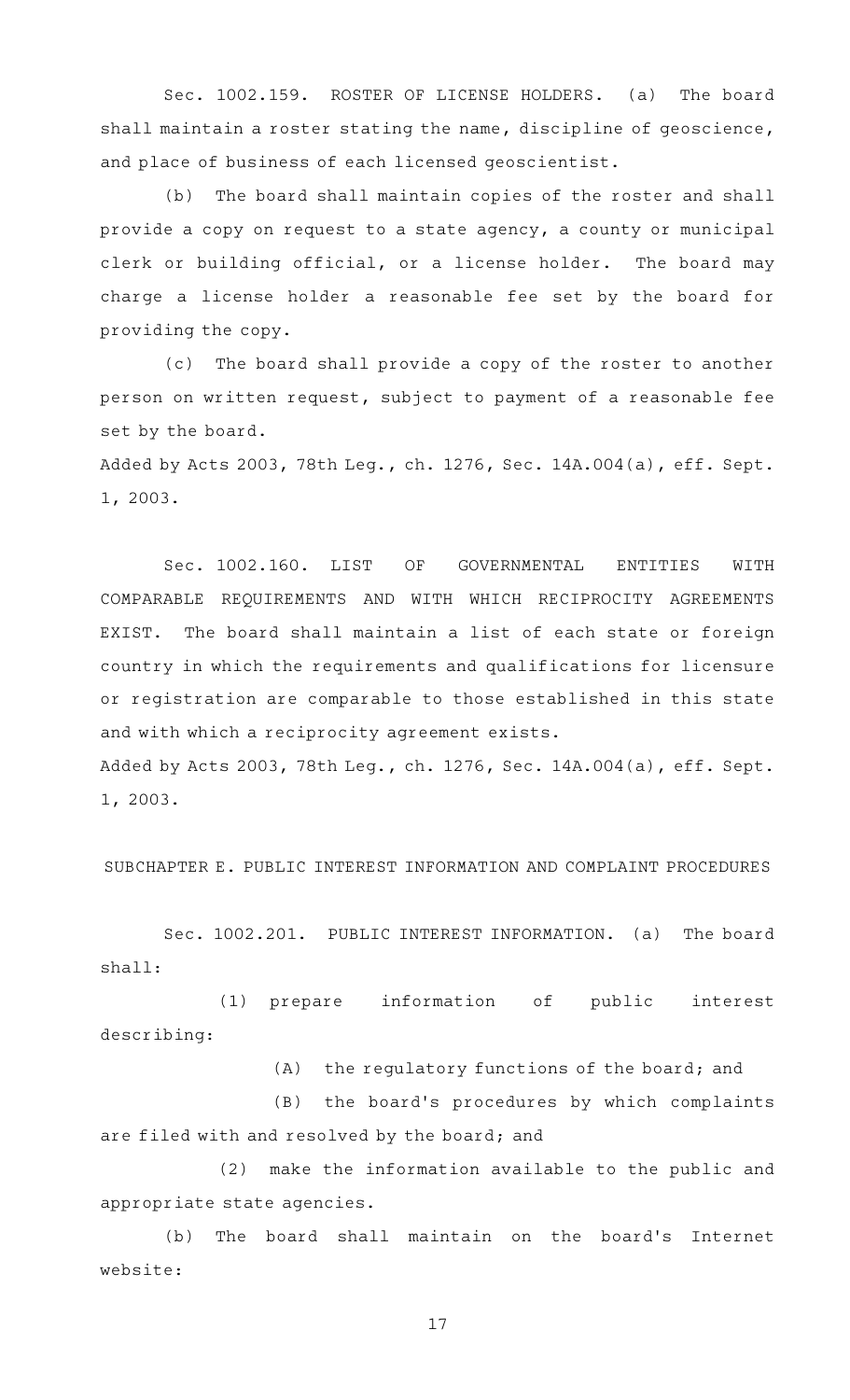(1) information regarding the procedure for filing a complaint with the board; and

(2) a means by which a person may electronically file a complaint with the board.

Added by Acts 2003, 78th Leg., ch. 1276, Sec. 14A.004(a), eff. Sept. 1, 2003.

Amended by:

Acts 2013, 83rd Leg., R.S., Ch. 733 (S.B. [138](http://www.legis.state.tx.us/tlodocs/83R/billtext/html/SB00138F.HTM)), Sec. 1, eff. September 1, 2013.

Sec. 1002.202. COMPLAINTS. (a) A person may file a complaint alleging a violation of this chapter or a rule adopted under this chapter.

 $(b)$  A complaint from a member of the public must be:

 $(1)$  in writing;

(2) sworn to by the person making the complaint; and

(3) filed with the secretary-treasurer or electronically through the board's Internet website.

(c) A complaint that is initiated by the board or board staff must be:

 $(1)$  in writing; and

(2) signed by the person who became aware of information that may indicate a violation.

(d) A complaint must contain sufficient information for the board to determine whether the board has the jurisdiction and authority to resolve the complaint. If the board does not have the jurisdiction and authority, the board shall dismiss the complaint. A complaint must have sufficient information for the board to commence an investigation, though the amount of information ultimately required for the board to determine the validity of the complaint may be more than the information initially included with the complaint.

(d-1) The board shall accept a complaint regardless of whether the complaint is notarized.

(e) The board shall maintain the confidentiality of a complaint from the time of receipt through the conclusion of the investigation of the complaint. Complaint information is not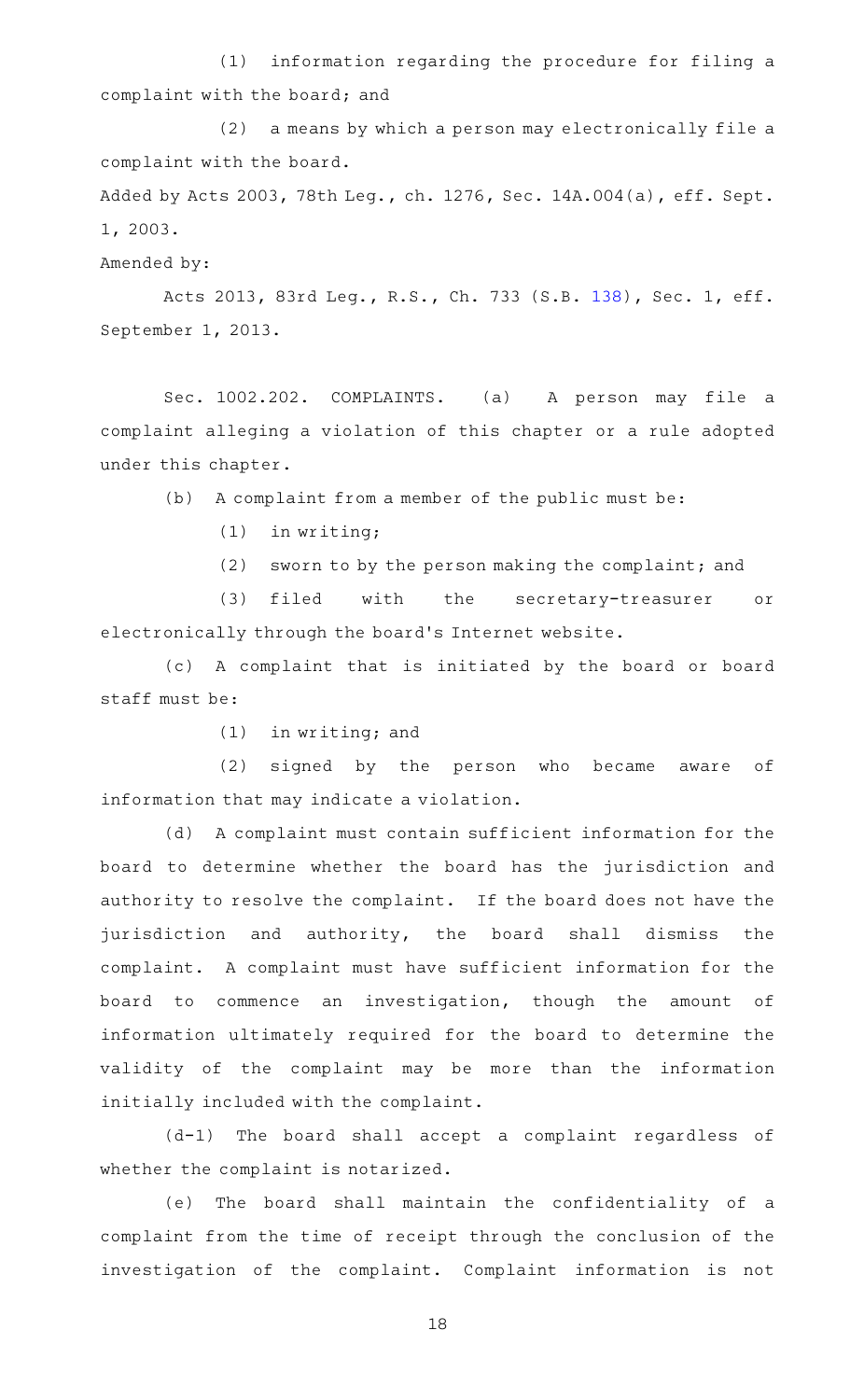confidential after the date formal charges are filed.

(f) For any complaint determined to be frivolous or without merit, the complaint and other information related to the complaint are confidential. The information is not subject to discovery, subpoena, or other disclosure. A complaint is considered to be frivolous if the executive director and investigator, with board approval, determine that the complaint:

(1) was made for the likely purpose of harassment; and

(2) does not demonstrate apparent harm to any person. Added by Acts 2003, 78th Leg., ch. 1276, Sec. 14A.004(a), eff. Sept. 1, 2003.

Amended by:

Acts 2009, 81st Leg., R.S., Ch. 504 (S.B. [940](http://www.legis.state.tx.us/tlodocs/81R/billtext/html/SB00940F.HTM)), Sec. 3, eff. September 1, 2009.

Acts 2013, 83rd Leg., R.S., Ch. 733 (S.B. [138](http://www.legis.state.tx.us/tlodocs/83R/billtext/html/SB00138F.HTM)), Sec. 2, eff. September 1, 2013.

Sec. 1002.203. RECORDS OF COMPLAINTS. (a) The board shall maintain a file on each complaint filed with the board. The file must include:

(1) the name of the person who filed the complaint;

(2) the date the complaint was received by the board;

(3) the subject matter of the complaint;

(4) the name of each person contacted in relation to the complaint;

(5) a summary of the results of the review or investigation of the complaint; and

 $(6)$  an explanation of the reason the file was closed, if the board closed the file without taking action other than to investigate the complaint.

(b) The board, at least quarterly until final disposition of the complaint, shall notify the person filing the complaint and each person who is a subject of the complaint of the status of the investigation unless the notice would jeopardize an undercover investigation.

Added by Acts 2003, 78th Leg., ch. 1276, Sec. 14A.004(a), eff. Sept. 1, 2003.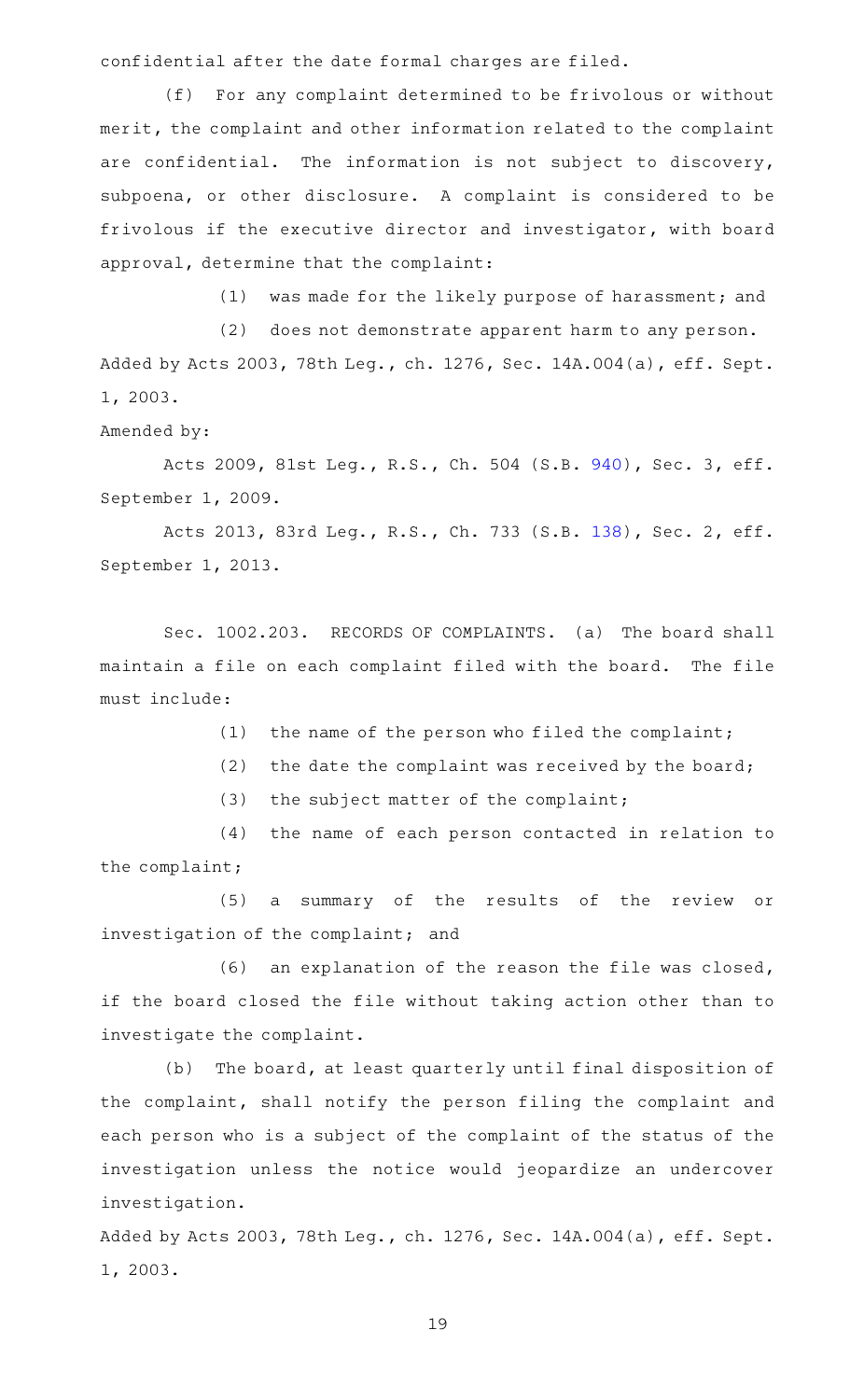Sec. 1002.204. COMPLAINT INVESTIGATION AND DISPOSITION. (a) The board shall maintain a system to promptly and efficiently act on complaints filed with the board. The board shall provide to the person filing the complaint and to each person who is a subject of the complaint a copy of the board's policies and procedures relating to complaint investigation and resolution.

(b) The board shall investigate all complaints brought to its attention and may employ investigators, expert witnesses, and hearing officers, appoint advisory committees, and conduct hearings to determine whether disciplinary or other action should be taken.

(c) The board may employ or contract with advisors, consultants, geoscientists, engineers, or other persons to provide technical assistance in investigations and disciplinary proceedings. Except for an action involving fraud, conspiracy, or malice, a person whose services are obtained by the board under this subsection is immune from civil liability and may not be subjected to a suit for damages for any investigation, report, recommendation, statement, evaluation, finding made, or other action taken in the course of performing the person's official duties.

Added by Acts 2003, 78th Leg., ch. 1276, Sec. 14A.004(a), eff. Sept. 1, 2003.

# Amended by:

Acts 2019, 86th Leg., R.S., Ch. 31 (H.B. [1311](http://www.legis.state.tx.us/tlodocs/86R/billtext/html/HB01311F.HTM)), Sec. 5, eff. September 1, 2019.

Sec. 1002.205. PUBLIC PARTICIPATION. The board shall develop and implement policies that provide the public with a reasonable opportunity to appear before the board and to speak on any issue under the jurisdiction of the board. Added by Acts 2003, 78th Leg., ch. 1276, Sec. 14A.004(a), eff. Sept.

1, 2003.

Sec. 1002.206. COMPLAINT EDUCATION. (a) In this section, "state agency" has the meaning assigned by Section [57.001](http://www.statutes.legis.state.tx.us/GetStatute.aspx?Code=OC&Value=57.001).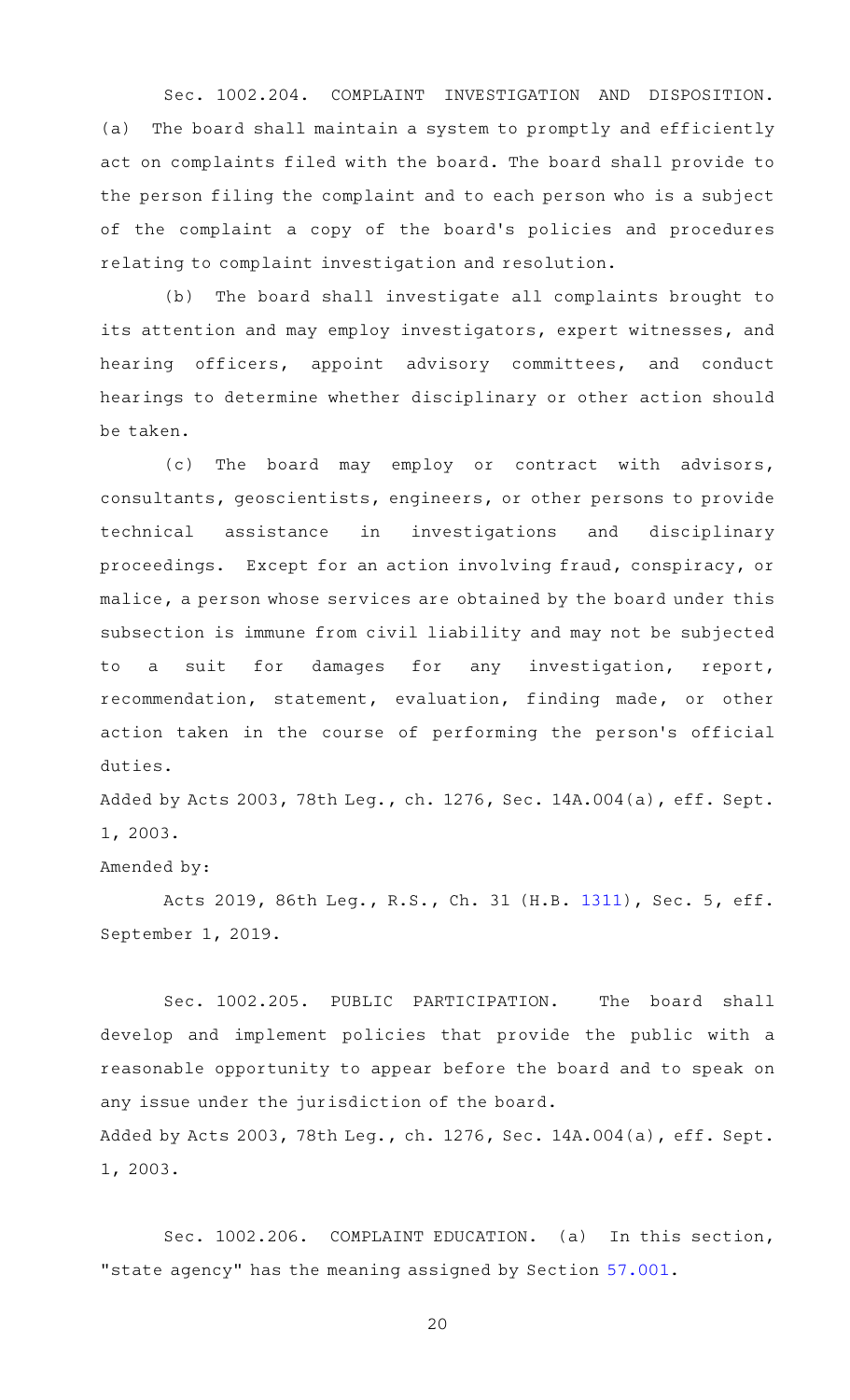(b) The board shall work with each state agency that uses the services of a person licensed under this chapter and other appropriate state agencies as determined by the board, including a state agency with which the board has entered into a memorandum of understanding that addresses the coordination of activities or complaints, to educate the agency 's employees regarding the procedures by which complaints are filed with and resolved by the board.

Added by Acts 2013, 83rd Leg., R.S., Ch. 733 (S.B. [138](http://www.legis.state.tx.us/tlodocs/83R/billtext/html/SB00138F.HTM)), Sec. 3, eff. September 1, 2013.

Sec. 1002.207. DUTY OF STATE AGENCY TO REPORT POTENTIAL VIOLATION. (a) In this section, "state agency" has the meaning assigned by Section [57.001.](http://www.statutes.legis.state.tx.us/GetStatute.aspx?Code=OC&Value=57.001)

(b) A state agency that becomes aware of a potential violation of this chapter or a rule adopted under this chapter shall forward any information relating to the potential violation and any subsequently obtained information to the board.

(c) Information forwarded by a state agency under this section that is privileged or confidential remains privileged or confidential following receipt by the board. The privilege or confidentiality extends to any board communication concerning the information forwarded, regardless of the form, manner, or content of the communication.

(d) The forwarding of privileged or confidential information by a state agency does not waive a privilege in or create an exception to the confidentiality of the information.

(e) A state agency's provision of information or failure to provide information under this section does not give rise to a cause of action against the agency.

Added by Acts 2013, 83rd Leg., R.S., Ch. 733 (S.B. [138](http://www.legis.state.tx.us/tlodocs/83R/billtext/html/SB00138F.HTM)), Sec. 3, eff. September 1, 2013.

## SUBCHAPTER F. LICENSE REQUIREMENTS

Sec. 1002.251. LICENSE REQUIRED. (a) Unless exempted by this chapter, a person may not engage in the public practice of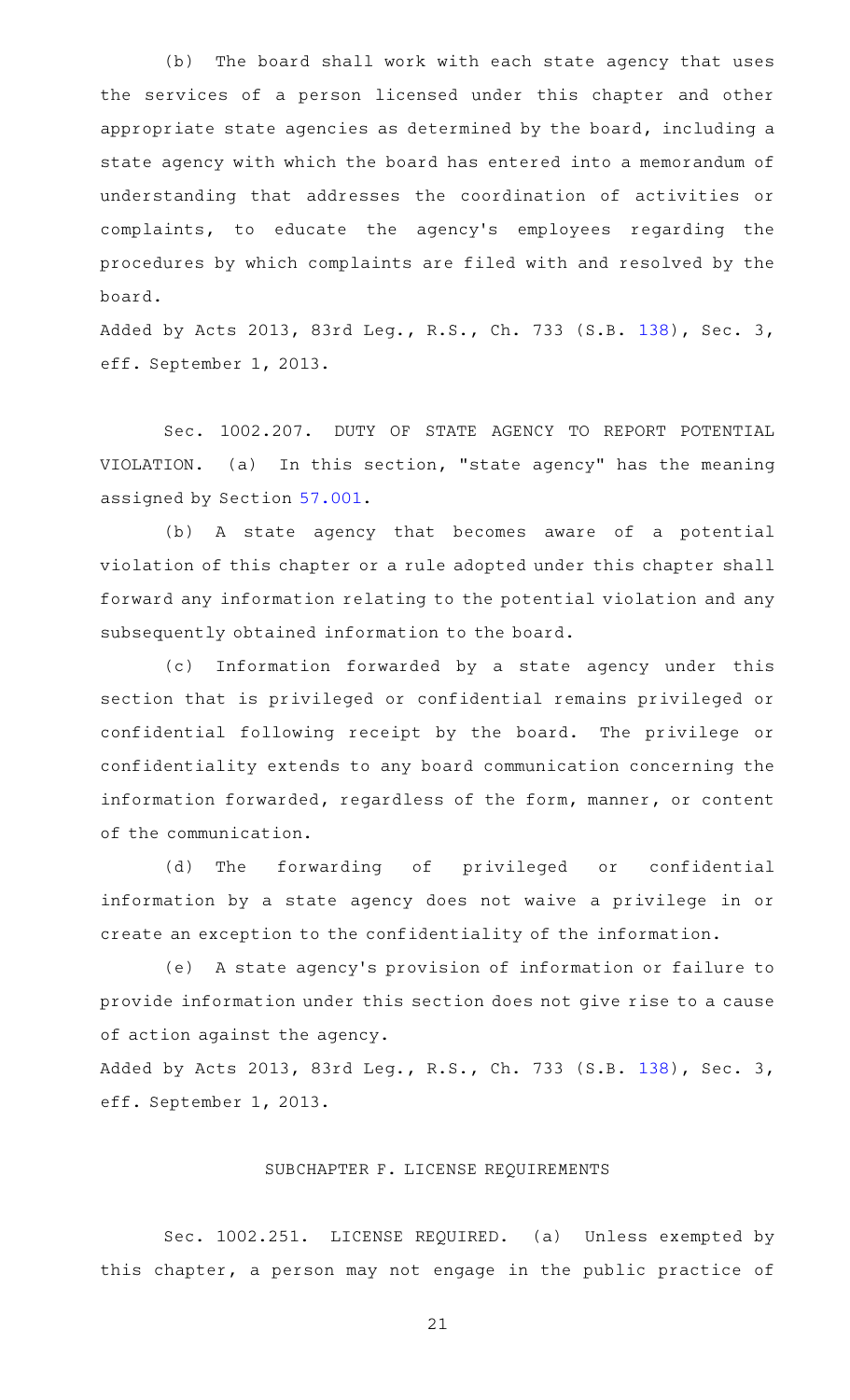geoscience unless the person holds a license issued under this chapter.

(b) Unless the person is licensed under this chapter, a person may not:

(1) use the term "Licensed Professional Geoscientist" or the initials "P.G." as part of a professional, business, or commercial identification or title; or

(2) otherwise represent to the public that the person is qualified to:

(A) practice as a geoscientist; or

 $(B)$  engage in the public practice of geoscience.

(c)AAA person may not take responsible charge of a geoscientific report or a geoscientific portion of a report required by municipal or county ordinance, state or federal law, state agency rule, or federal regulation that incorporates or is based on a geoscientific study or geoscientific data unless the person is licensed under this chapter.

Added by Acts 2003, 78th Leg., ch. 1276, Sec. 14A.004(a), eff. Sept. 1, 2003.

Sec. 1002.252. EXEMPTIONS. The following activities do not require a license under this chapter:

(1) geoscientific work performed by an employee or a subordinate of a license holder under this chapter if the work does not include the responsible charge of geoscientific work and is performed under the direct supervision of a licensed geoscientist who is responsible for the work;

(2) geoscientific work performed by an officer or employee of the United States practicing solely as such an officer or employee;

(3) geoscientific work performed exclusively in exploring for and developing oil, gas, or other energy resources, base metals, or precious or nonprecious minerals, including sand, gravel, or aggregate, if the work is done in and for the benefit of private industry;

(4) geoscientific research conducted through an academic institution, local, state, or federal governmental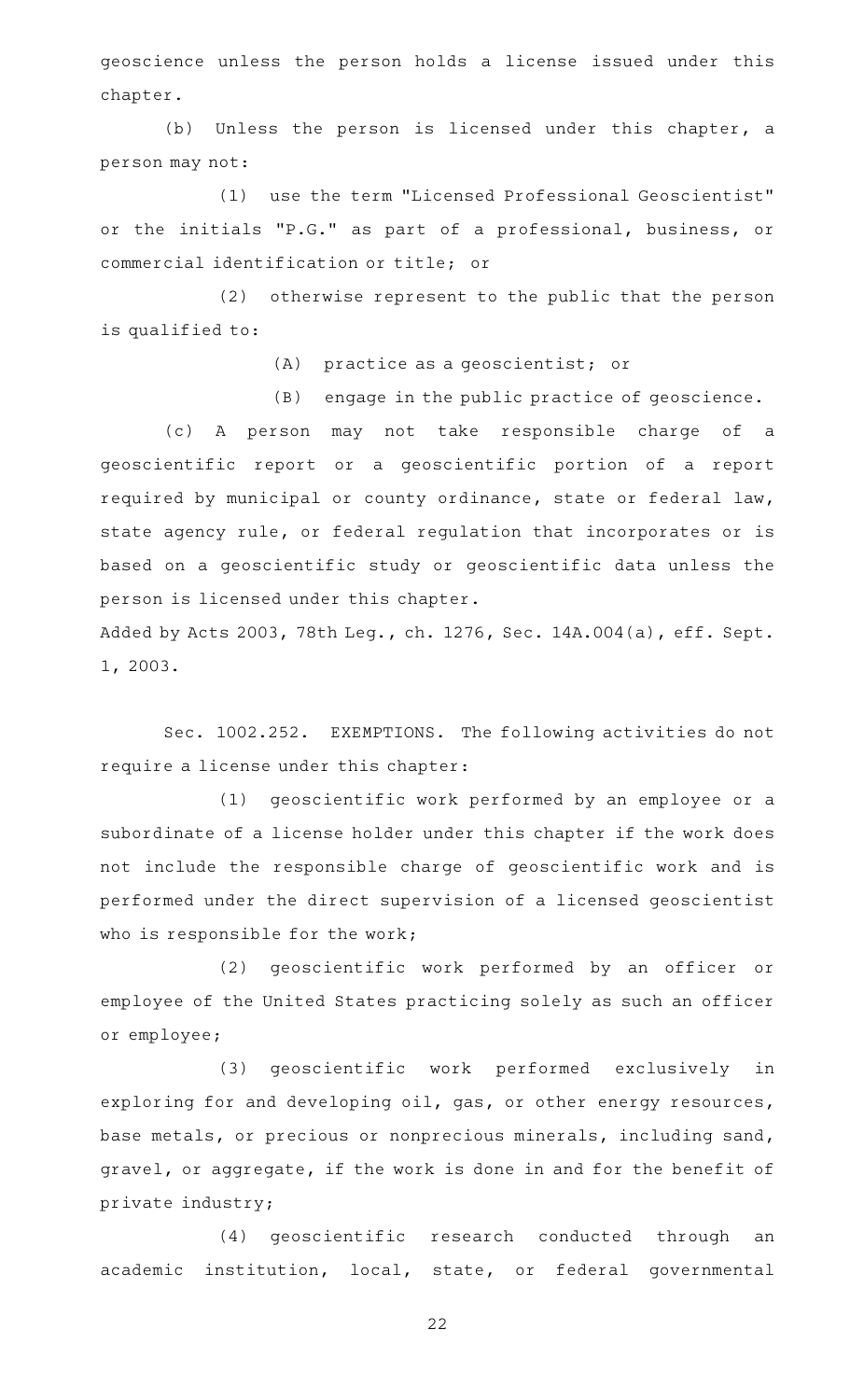agency, nonprofit research institution, or for-profit organization, including submission of a report on the research to a public agency, unless the work is covered by Section [1002.251\(](http://www.statutes.legis.state.tx.us/GetStatute.aspx?Code=OC&Value=1002.251)c);

(5) teaching geoscience or a related physical or natural science;

(6) work customarily performed by a cartographer, technician, or physical or natural scientist, including a geologist, geophysicist, soil scientist, chemist, archaeologist, geographer, or oceanographer, if the work does not include the public practice of geoscience;

(7) work performed by an archaeologist, geoscientist, or other person conducting a stratigraphic or historical geological investigation for archaeological purposes;

(8) testifying or preparing and presenting an exhibit or document for the sole purpose of being placed in evidence before an administrative or judicial tribunal or hearing if the testimony, exhibit, or document does not imply that the person is licensed under this chapter;

(9) the evaluation by a state agency, as defined by Section [2001.003](http://www.statutes.legis.state.tx.us/GetStatute.aspx?Code=GV&Value=2001.003), Government Code, or by a hearing examiner of an exhibit or document offered or placed in evidence before an administrative tribunal; or

(10) the determination of the suitability of a site for a specific on-site sewage disposal system by a person who has successfully completed site evaluation training approved by the Texas Commission on Environmental Quality and is:

 $(A)$  registered by the commission as:

 $(i)$  an installer, if the commission recognizes only one level of installer; or

(ii) the highest level of installer recognized by the commission, if the commission recognizes more than one level of installer;

(B) a designated representative; or

(C) a registered professional sanitarian.

Added by Acts 2003, 78th Leg., ch. 1276, Sec. 14A.004(a), eff. Sept. 1, 2003.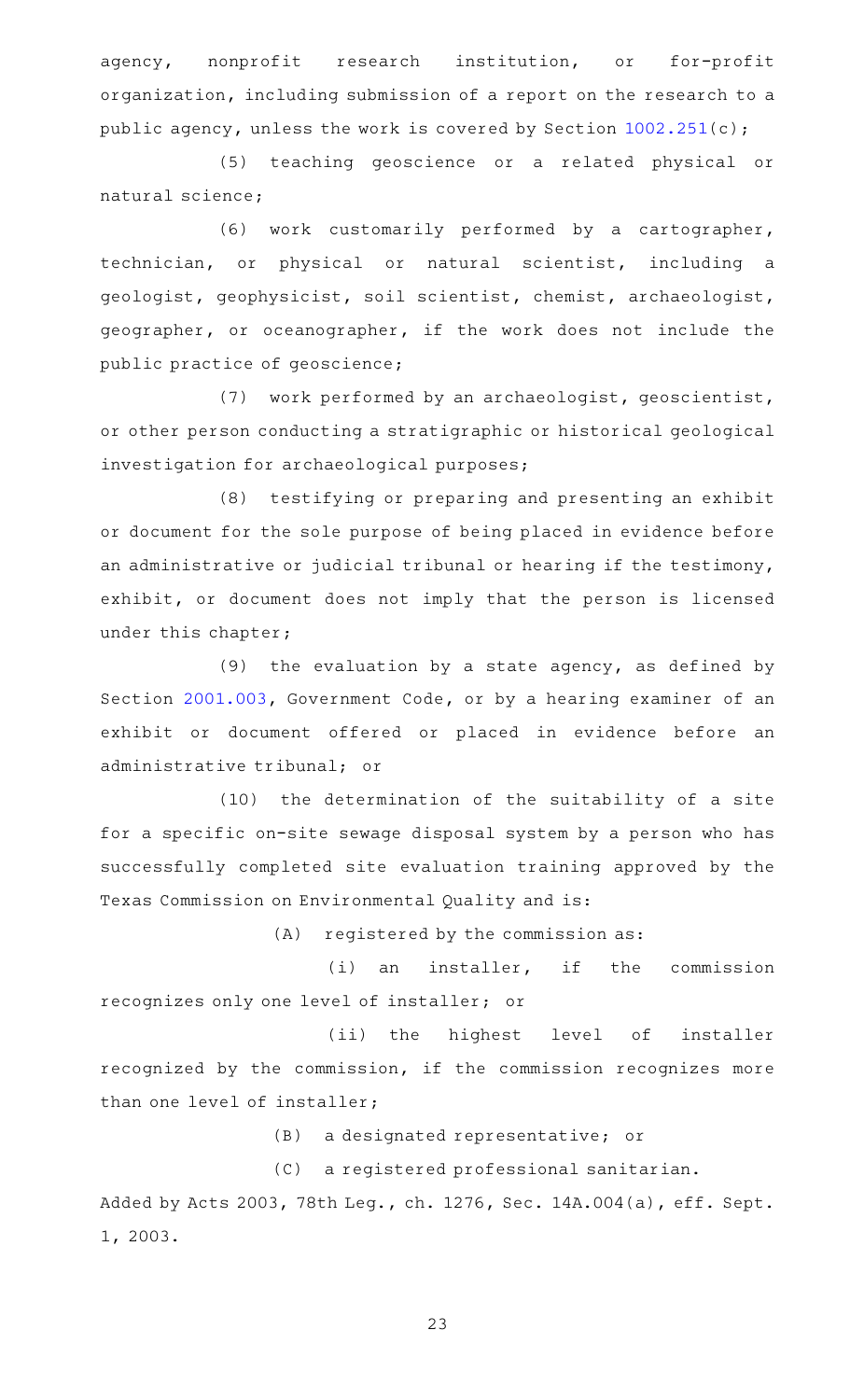Sec. 1002.253. LICENSE APPLICATION. (a) An applicant for a license under this chapter, including an applicant for a temporary or reciprocal license, must apply on a form prescribed by the board that is signed by the applicant.

(b) The application must include:

(1) information concerning the applicant's education;

(2) a detailed summary of the applicant's relevant work experience; and

(3) a signed statement that the applicant has read and will comply with the code of professional conduct adopted under this chapter.

(c) The application must be accompanied by the appropriate application fee.

Added by Acts 2003, 78th Leg., ch. 1276, Sec. 14A.004(a), eff. Sept. 1, 2003.

Amended by:

Acts 2019, 86th Leg., R.S., Ch. 31 (H.B. [1311](http://www.legis.state.tx.us/tlodocs/86R/billtext/html/HB01311F.HTM)), Sec. 6, eff. September 1, 2019.

Sec. 1002.254. EXAMINATIONS. (a) The board may prepare, administer, and grade oral and written examinations required or permitted under this chapter.

(b) The board may adopt or recognize, in whole or in part, an examination prepared, administered, or graded by another organization, on a regional or national basis, that the board determines appropriate to measure the qualifications of an applicant for a license under this chapter if:

(1) the examination questions, the correct answers, and the applicant 's completed examination are available to the board; and

 $(2)$  the board retains the authority to determine a passing grade for a license in this state. Added by Acts 2003, 78th Leg., ch. 1276, Sec. 14A.004(a), eff. Sept. 1, 2003.

Sec. 1002.255. LICENSE ELIGIBILITY. (a) To be eligible for a license under this chapter, an applicant must: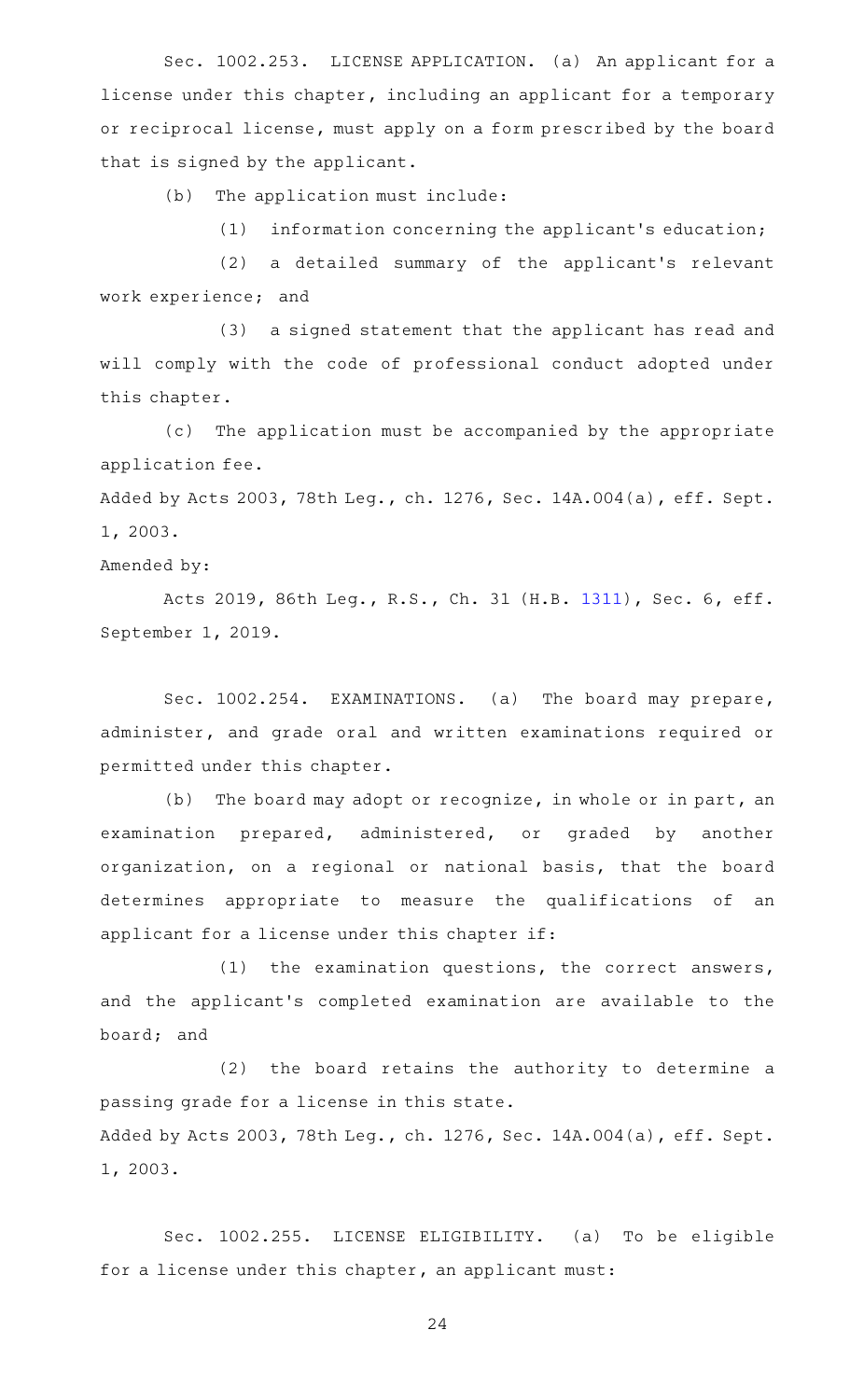$(1)$  have:

(A) graduated from a course of study in a discipline of geoscience satisfactory to the board that consists of at least four years of study and includes at least 30 semester hours or 45 quarter hours of credit in geoscience, of which at least 20 semester hours or 30 quarter hours of credit must be in upper-level college courses in that discipline; or

(B) satisfactorily completed other equivalent educational requirements as determined by the board;

(2) have a documented record of at least five years of qualifying work experience, as provided by Section [1002.256](http://www.statutes.legis.state.tx.us/GetStatute.aspx?Code=OC&Value=1002.256), that demonstrates that the applicant is qualified to assume responsible charge of geoscientific work;

(3) pass an examination required by the board covering the fundamentals and practice of the appropriate discipline of geoscience; and

(4) meet any other requirements established by the board.

(b) The board may accept qualifying work experience in lieu of the education required by Subsection (a)(1). Added by Acts 2003, 78th Leg., ch. 1276, Sec. 14A.004(a), eff. Sept. 1, 2003.

Amended by:

Acts 2019, 86th Leg., R.S., Ch. 31 (H.B. [1311](http://www.legis.state.tx.us/tlodocs/86R/billtext/html/HB01311F.HTM)), Sec. 7, eff. September 1, 2019.

Sec. 1002.256. QUALIFYING WORK EXPERIENCE. (a) The board shall apply the following standards in evaluating the work experience of an applicant for a license under Section [1002.255:](http://www.statutes.legis.state.tx.us/GetStatute.aspx?Code=OC&Value=1002.255)

(1) each year of work experience acceptable to the board constitutes one year of qualifying work experience if the experience was acquired under the direct supervision of:

(A) a geoscientist who is licensed in this state or in another state under requirements for licensure or registration that are comparable to those in this chapter;

(B) a geoscientist who meets the educational and work experience requirements for licensure but is not required to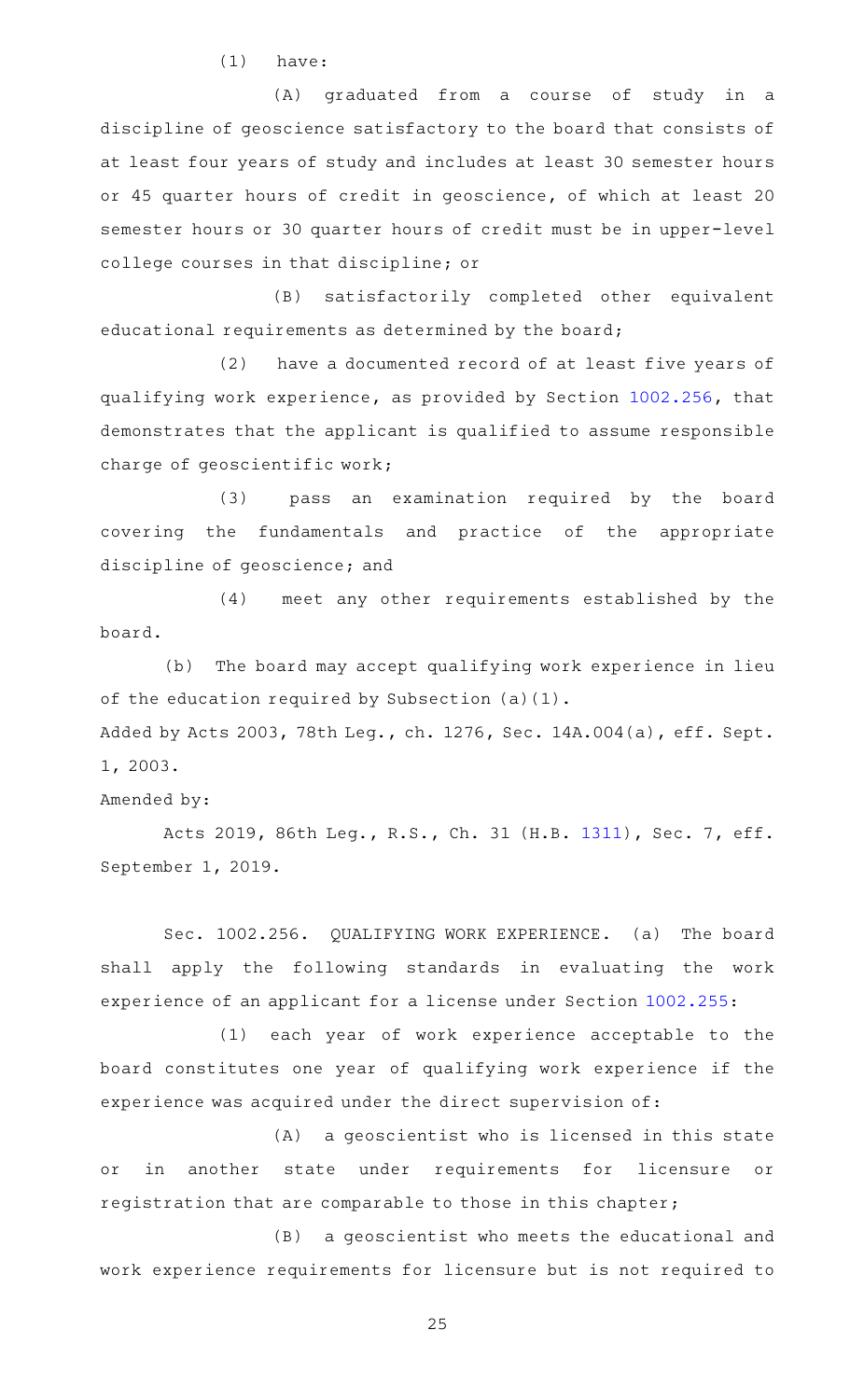be licensed under this chapter; or

(C) another professional acceptable to the board;

(2) each year of work experience acceptable to the board and acquired before September 1, 2003, constitutes one year of qualifying work experience if the experience:

 $(A)$  was acquired under the direct supervision of: (i) a geoscientist who meets the educational and work experience requirements for a license under this chapter;

(ii) a geoscientist who is licensed or registered under comparable requirements in another state; or

(iii) another professional acceptable to the board; or

(B) would constitute the responsible charge of professional geoscientific work as determined by the board; and

(3) each year of full-time graduate study in a discipline of geoscience that is acceptable to the board constitutes one year of qualifying work experience.

(b) The board may accept research in or the teaching of a discipline of geoscience at the college or university level as qualifying work experience if the research or teaching, in the judgment of the board, is comparable to work experience obtained in the practice of geoscience.

(c) For purposes of Subsection  $(a)(3)$ , the board may not accept more than two years of full-time graduate study in a discipline of geoscience as qualifying work experience. Added by Acts 2003, 78th Leg., ch. 1276, Sec. 14A.004(a), eff. Sept. 1, 2003.

Sec. 1002.257. RECIPROCAL LICENSE. (a) The board by rule may authorize the licensing of a person who has not met the examination requirement of Section [1002.255\(](http://www.statutes.legis.state.tx.us/GetStatute.aspx?Code=OC&Value=1002.255)a)(3) if the person is licensed or registered to practice a discipline of geoscience under the law of another state or a foreign country.

(b) The board may issue a license to an applicant who provides proof of licensure or registration under requirements that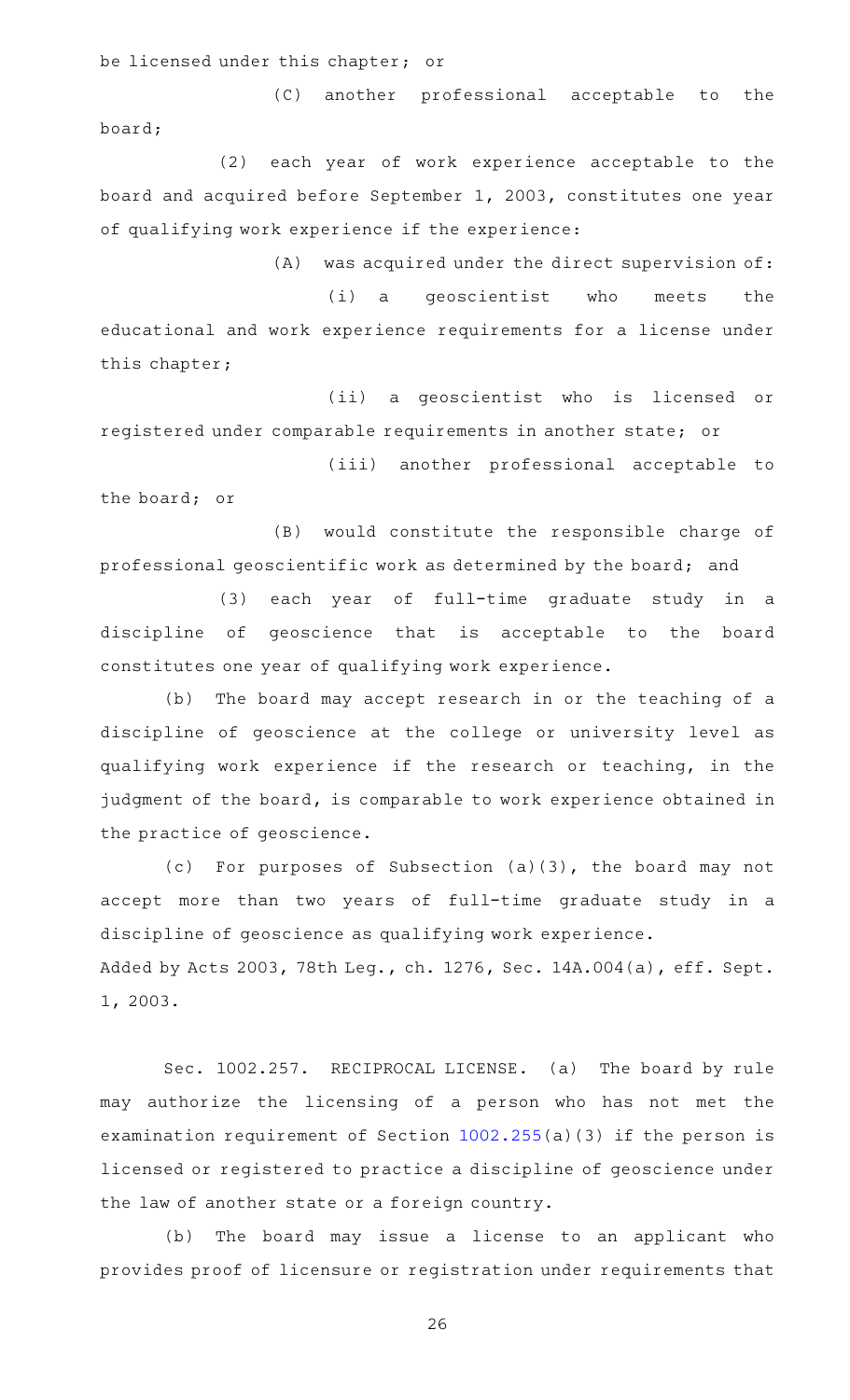the board determines to be substantially similar to those established by this chapter and who pays the required fees. Added by Acts 2003, 78th Leg., ch. 1276, Sec. 14A.004(a), eff. Sept. 1, 2003.

Amended by:

Acts 2019, 86th Leg., R.S., Ch. 31 (H.B. [1311](http://www.legis.state.tx.us/tlodocs/86R/billtext/html/HB01311F.HTM)), Sec. 8, eff. September 1, 2019.

Sec. 1002.258. TEMPORARY LICENSE. (a) The board may issue a temporary license to a person who:

 $(1)$  is not a resident of this state and does not have an established place of business in this state but who seeks to engage in the public practice of geoscience in this state for a temporary period; or

(2) applies for a reciprocal license and seeks to engage in the public practice of geoscience pending a determination on the application for the reciprocal license.

(b) An applicant for a temporary license must:

(1) apply to the board for a temporary license, provide proof of licensure or registration in another state or a foreign country and pay the required fees;

(2) agree to comply with the signature requirements of Section  $1002.263(b)$  $1002.263(b)$  and to affix the person's seal from the jurisdiction in which the person is licensed or registered on all work completed while practicing under the temporary license; and

(3) file the required information and reports and comply with other requirements established by the board concerning the person's temporary practice.

 $(c)$  A temporary license issued under Subsection  $(a)(1)$ expires on the 90th day after the date of issuance. A temporary license issued under Subsection (a)(2) expires on the date the reciprocal license is issued or denied.

Added by Acts 2003, 78th Leg., ch. 1276, Sec. 14A.004(a), eff. Sept. 1, 2003.

Sec. 1002.259. WAIVER OF REQUIREMENTS. (a) Except for the payment of required fees, the board may waive any of the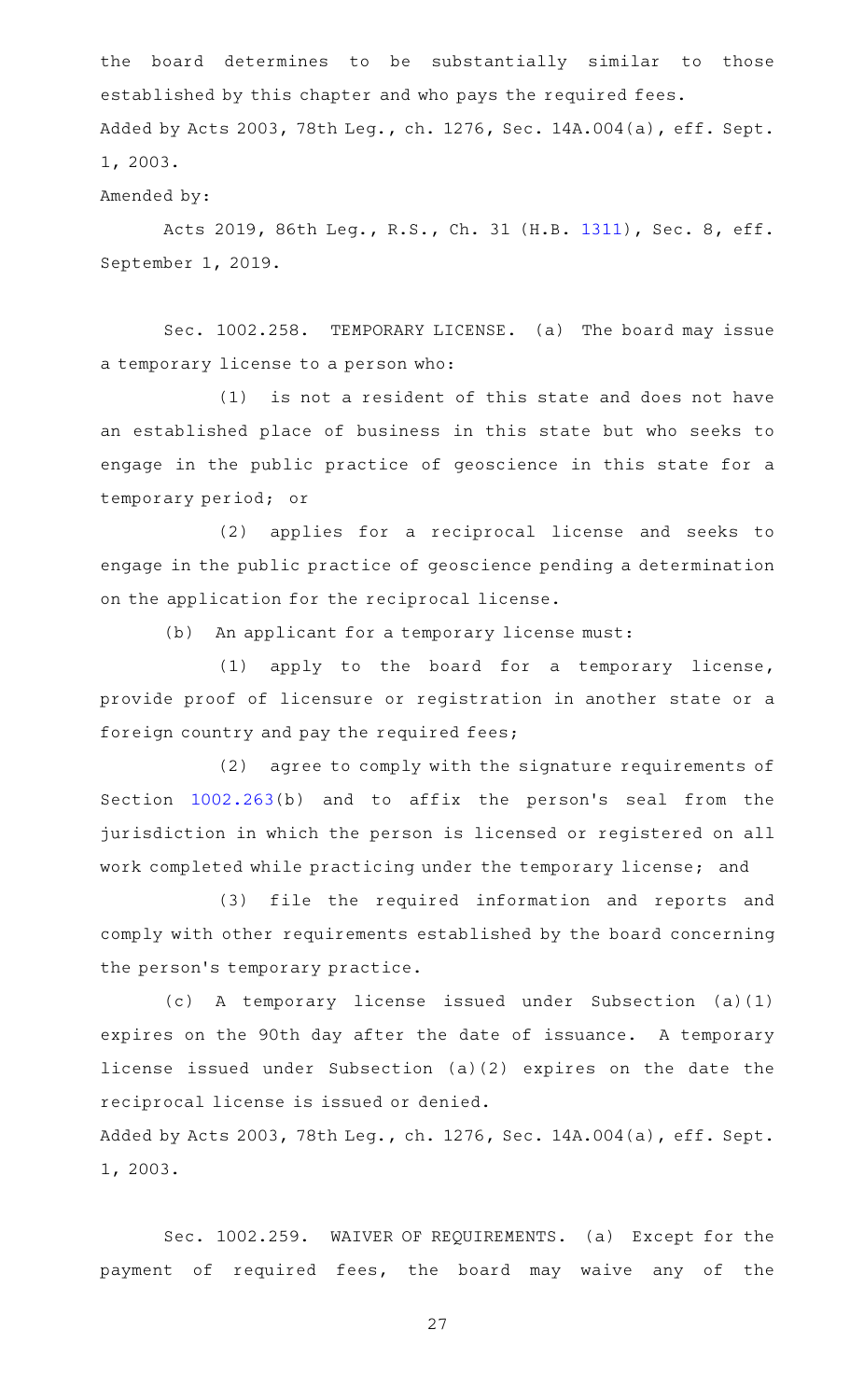requirements for licensure by a two-thirds vote of the entire board if the applicant makes a written request and shows good cause and the board determines that the applicant is otherwise qualified for a license.

(b) Each requirement waived under this section and the basis for the waiver must be recorded in the applicant 's record and in the proceedings of the board.

Added by Acts 2003, 78th Leg., ch. 1276, Sec. 14A.004(a), eff. Sept. 1, 2003.

Sec. 1002.260. CONFIDENTIALITY OF CERTAIN INFORMATION. A statement made by a person who provides any information compiled by or submitted to the board relating to an applicant is privileged and confidential and may be used only by the board or an employee or agent of the board who is directly involved in the application or licensure process. Confidential information under this section is not subject to discovery, subpoena, or other disclosure in any proceeding.

Added by Acts 2003, 78th Leg., ch. 1276, Sec. 14A.004(a), eff. Sept. 1, 2003.

Amended by:

Acts 2019, 86th Leg., R.S., Ch. 31 (H.B. [1311](http://www.legis.state.tx.us/tlodocs/86R/billtext/html/HB01311F.HTM)), Sec. 9, eff. September 1, 2019.

Sec. 1002.261. ISSUANCE OF LICENSE. (a) The board shall issue a license to an applicant who meets the requirements of this chapter on payment of the applicable license fee.

 $(b)$  The license must:

 $(1)$  show the full name of the license holder;

 $(2)$  have a serial number;

(3) state the license holder's discipline of geoscience; and

(4) be signed by an appropriate officer of the board under the board's seal.

(c) The issuance by the board of a license is prima facie evidence that during the term of the license the license holder is entitled to all the rights and privileges of a licensed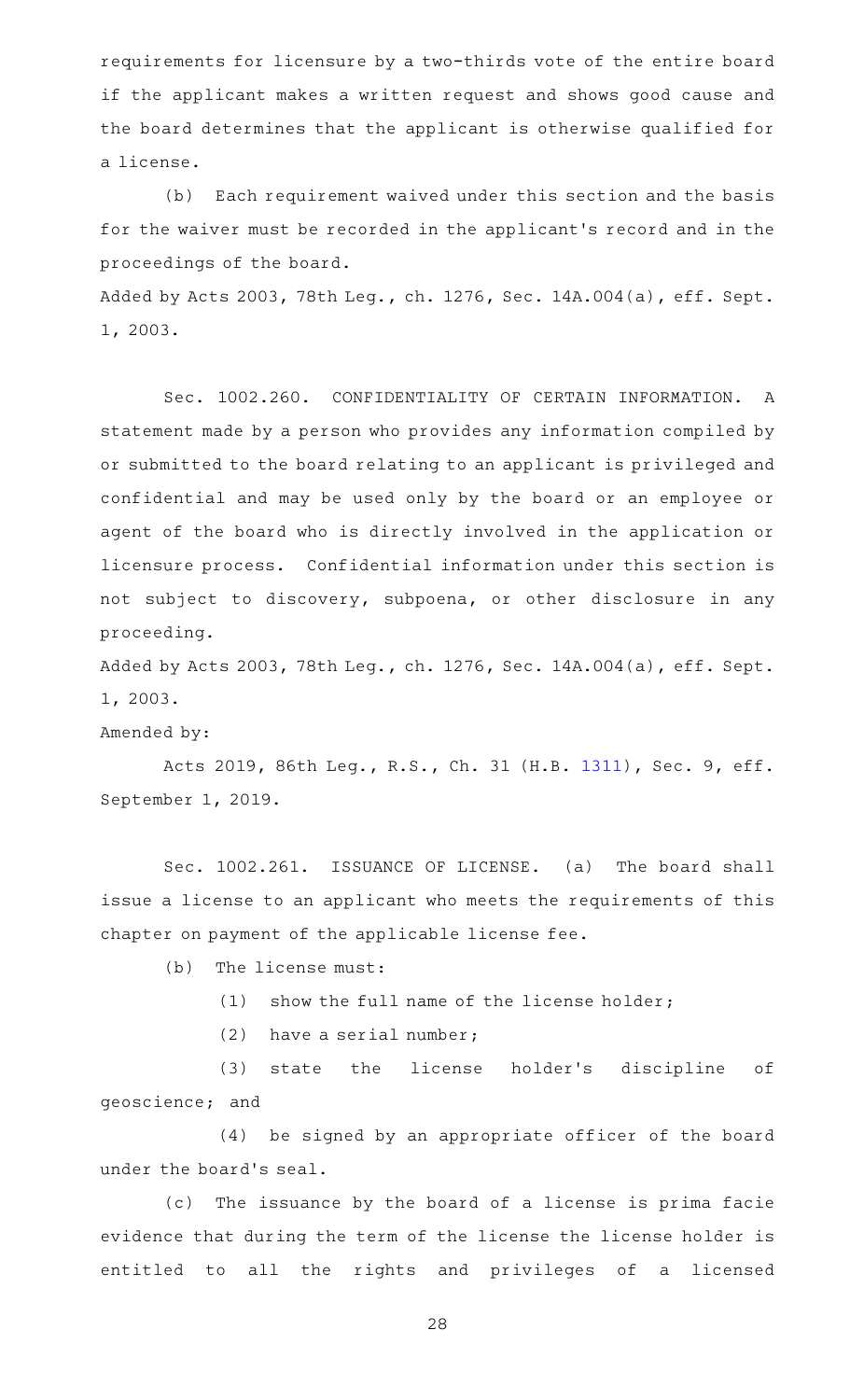geoscientist.

and

(d) A licensed geoscientist may engage in the practice of any discipline of geoscience regardless of the discipline of geoscience stated on the person 's license. Added by Acts 2003, 78th Leg., ch. 1276, Sec. 14A.004(a), eff. Sept. 1, 2003.

Sec. 1002.262. LICENSE DURATION; EXPIRATION. (a) A license is valid for a period not to exceed three years and expires according to a schedule established by board rule.

(b) On expiration, a license is invalid and may not be renewed except as provided by this chapter. Added by Acts 2003, 78th Leg., ch. 1276, Sec. 14A.004(a), eff. Sept. 1, 2003.

Sec. 1002.263. SEAL. (a) On issuance of a license, the license holder must obtain a seal of a design established by the board bearing:

- $(1)$  the license holder's name;
- $(2)$  the license number;
- (3) the words "Licensed Professional Geoscientist";
	- (4) the license holder's discipline of geoscience.

(b) A geoscientific report, document, or other record, as defined by the board, that is offered to the public and prepared or issued by or under the supervision of a licensed geoscientist must, in accordance with rules adopted by the board, include the full name, signature, and license number of the license holder who prepared the report, document, or other record or under whose supervision it was prepared and bear an impression of the license holder 's seal.

Added by Acts 2003, 78th Leg., ch. 1276, Sec. 14A.004(a), eff. Sept. 1, 2003.

Sec. 1002.264. REPLACEMENT OF LOST, DESTROYED, OR MUTILATED LICENSE. The board shall issue a new license to replace a license that has been lost, destroyed, or mutilated, subject to the rules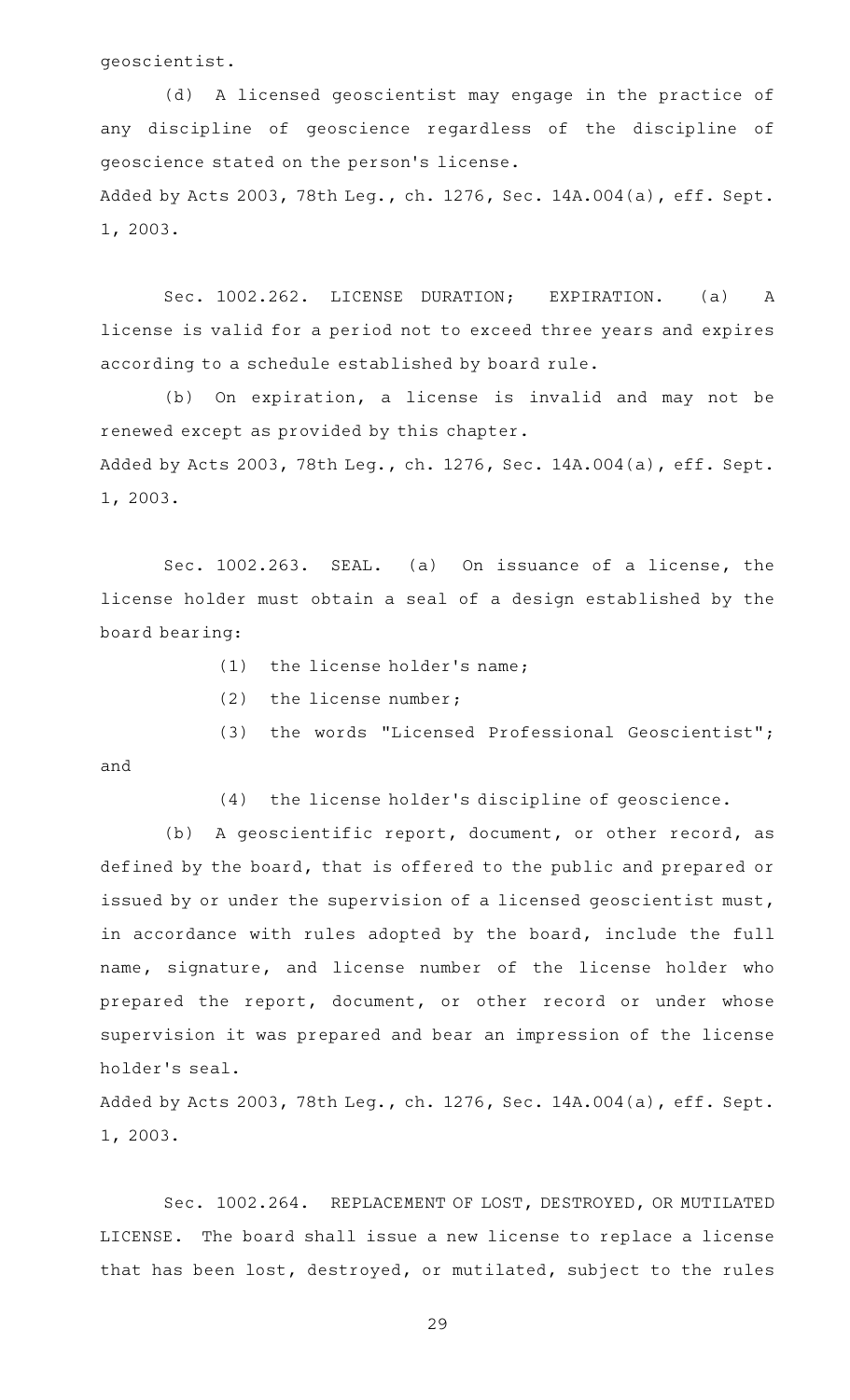and fees adopted by the board.

Added by Acts 2003, 78th Leg., ch. 1276, Sec. 14A.004(a), eff. Sept. 1, 2003.

#### SUBCHAPTER G. LICENSE RENEWAL

Sec. 1002.301. LICENSE RENEWAL. (a) Not later than the 60th day before the date the license expires, the board shall notify a license holder of:

 $(1)$  the date the license expires; and

 $(2)$  the amount of the fee required for renewal.

(b) The board shall renew the license of a license holder who before the date the license expires or within a period not to exceed 60 days after the expiration date:

(1) submits the required renewal application and fee and a penalty for late renewal, if required; and

(2) meets the requirements for renewal established by the board.

(c) The board by rule may establish conditions and fees for the reissuance of a license that has lapsed, expired, or been suspended or revoked.

Added by Acts 2003, 78th Leg., ch. 1276, Sec. 14A.004(a), eff. Sept. 1, 2003.

Sec. 1002.302. CONTINUING PROFESSIONAL EDUCATION. As a condition for renewal of a license, the board may require each license holder to participate in continuing professional education on a periodic or other basis.

Added by Acts 2003, 78th Leg., ch. 1276, Sec. 14A.004(a), eff. Sept. 1, 2003.

### SUBCHAPTER H. PUBLIC PRACTICE OF GEOSCIENCE

Sec. 1002.351. PUBLIC PRACTICE OF GEOSCIENCE BY FIRM OR CORPORATION. (a) A firm or corporation may engage in the public practice of geoscience only if:

(1) the geoscientific work is performed by, or under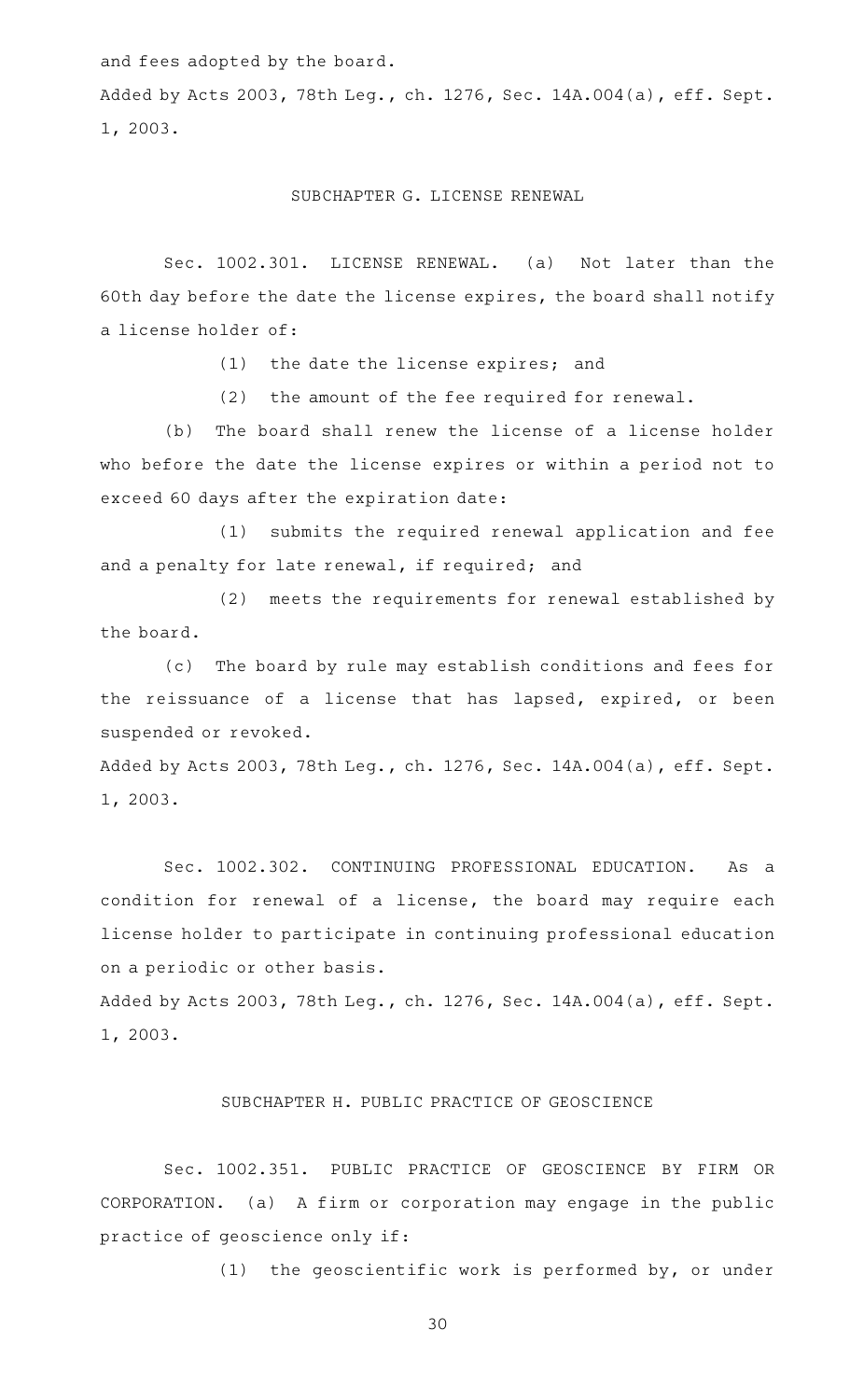the supervision of, a licensed geoscientist who is in responsible charge of the work and who signs and seals all geoscientific reports, documents, and other records as required by this chapter; or

 $(2)$  the principal business of the firm or corporation is the public practice of geoscience as determined by board rule and a principal of the firm or an officer or director of the corporation is a licensed geoscientist and has overall supervision and control of the geoscientific work performed in this state.

(b) The board may adopt rules relating to the public practice of geoscience by a firm or corporation. Rules adopted under this section must recognize that this chapter does not apply to an engineer or engineering firm that performs service or work that is both engineering and geoscience. A firm that engages in the practice of both engineering and geoscience is exempt from any firm registration requirements created under this subsection.

(c) Except as provided by this section, an individual, firm, or corporation may not represent to the public that the individual, firm, or corporation is a licensed geoscientist or able to perform geoscientific services or prepare a geoscientific report, document, or other record that requires the signature and seal of a license holder under Section [1002.263](http://www.statutes.legis.state.tx.us/GetStatute.aspx?Code=OC&Value=1002.263)(b).

Added by Acts 2003, 78th Leg., ch. 1276, Sec. 14A.004(a), eff. Sept. 1, 2003.

Sec. 1002.352. GEOSCIENTIST IN TRAINING. The board by rule shall establish criteria by which an individual who expresses the intent to become a licensed geoscientist under this chapter may register with the board as a geoscientist in training. Added by Acts 2009, 81st Leg., R.S., Ch. 504 (S.B. [940](http://www.legis.state.tx.us/tlodocs/81R/billtext/html/SB00940F.HTM)), Sec. 4,

eff. September 1, 2009.

Sec. 1002.353. ADVISORY OPINIONS. (a) On its own initiative or at the request of any interested person, the board shall prepare a written advisory opinion regarding:

(1) an interpretation of this chapter; or

(2) the application of this chapter to a person with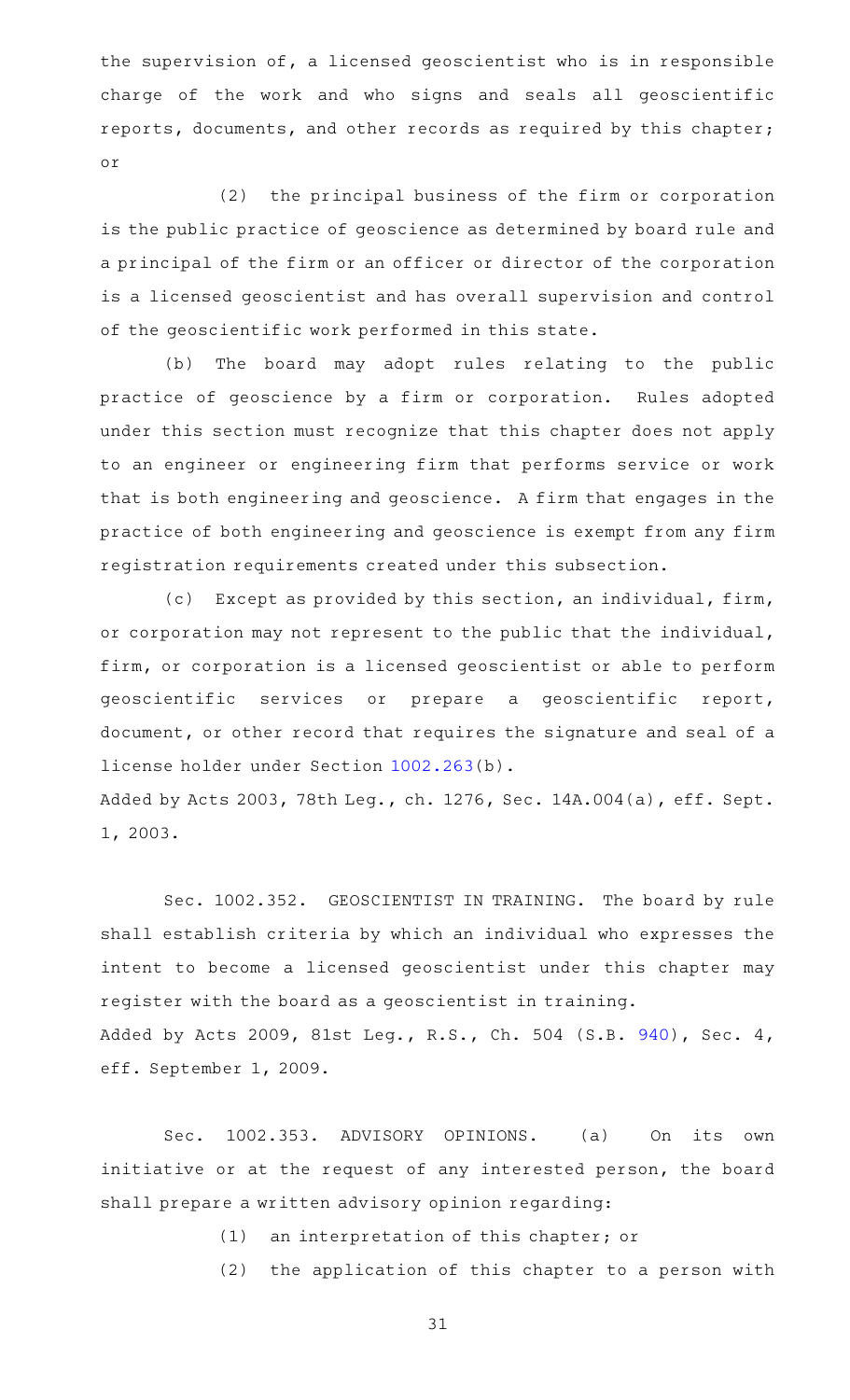respect to a specified existing or hypothetical factual situation.

(b) The board shall respond to a request for an opinion not later than the 180th day after the date the request is submitted to the board unless the board affirmatively states the board's reason for not responding to the request within that period or not responding to the request at all.

 $(c)$  The board shall:

(1) number and classify each advisory opinion issued under this subchapter; and

 $(2)$  annually compile a summary of the opinions in a single document that is available on the Internet.

(d) The authority of the board to issue an advisory opinion under this subchapter does not affect the authority of the attorney general to issue an opinion as authorized by law.

(e) It is a defense to prosecution or to imposition of an administrative penalty that a person reasonably relied on a written advisory opinion of the board relating to:

(1) the provision of the law the person is alleged to have violated; or

(2) a fact situation that is substantially similar to the fact situation in which the person is involved. Added by Acts 2009, 81st Leg., R.S., Ch. 504 (S.B. [940](http://www.legis.state.tx.us/tlodocs/81R/billtext/html/SB00940F.HTM)), Sec. 4, eff. September 1, 2009.

SUBCHAPTER I. LICENSE DENIAL AND DISCIPLINARY PROCEDURES

Sec. 1002.401. DENIAL OF LICENSE. (a) The board may deny a license:

 $(1)$  to an applicant who fails to satisfy a requirement of this chapter; or

(2) on a determination by the board that there is probable cause to believe that an applicant has violated:

 $(A)$  this chapter;

(B) a provision of this chapter to which a license holder would be subject; or

(C) a comparable provision in the licensing or registration law of another state.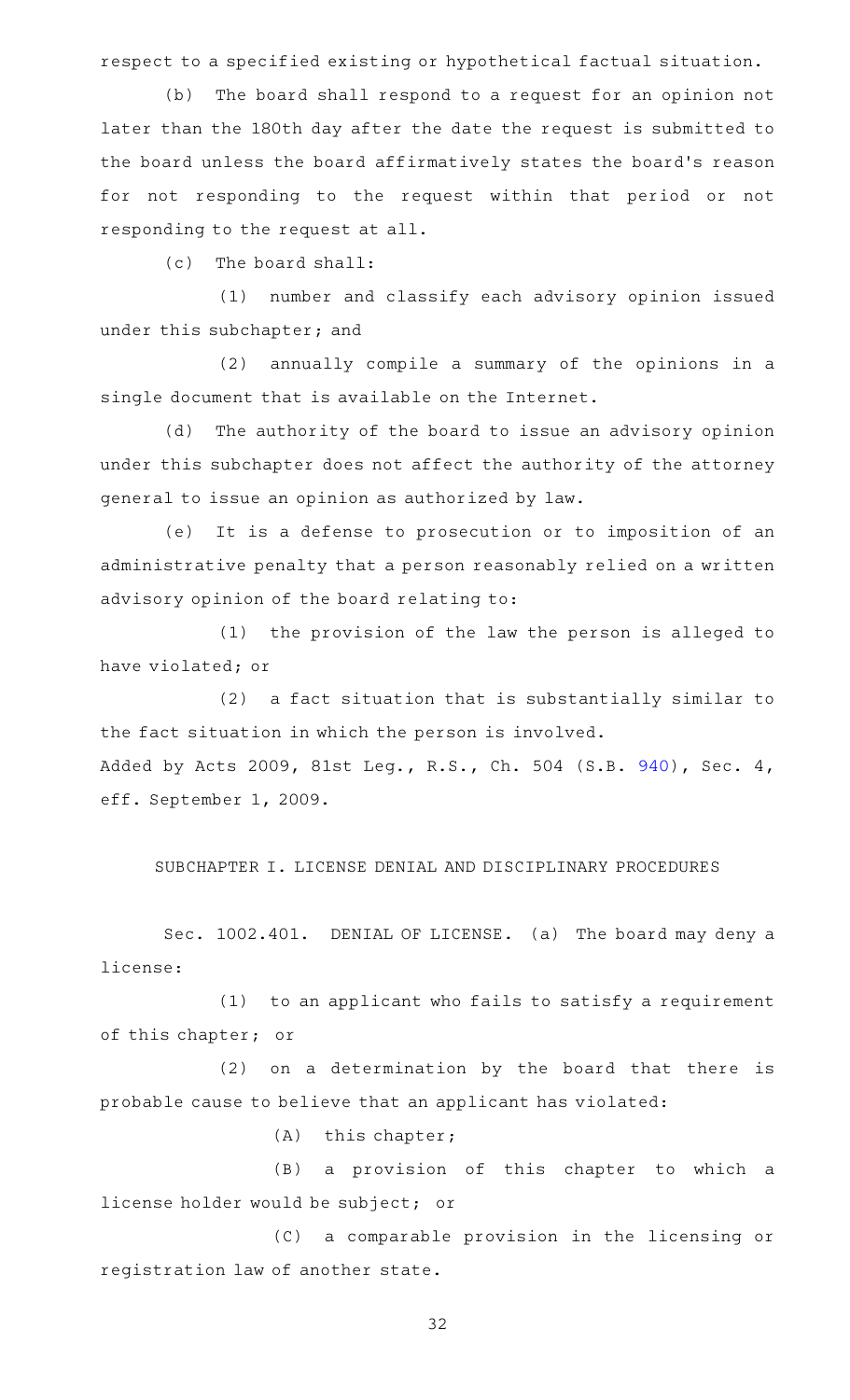(b) The board may not issue a license pending the disposition of a complaint alleging a violation in this or another state if the board has notice of the alleged violation.

(c) The board shall notify an applicant who is denied a license of the reason for denial in writing not later than the 30th day after the date of the board 's decision. Not later than the 30th day after the date of receipt of the notice, the applicant may make a written request for a hearing. In the absence of a request for a hearing, the board's action is final.

Added by Acts 2003, 78th Leg., ch. 1276, Sec. 14A.004(a), eff. Sept. 1, 2003.

Sec. 1002.402. GROUNDS FOR DISCIPLINARY ACTION. The board may impose appropriate sanctions for:

(1) the practice of fraud or deceit in obtaining a license as a geoscientist;

(2) incompetence, misconduct, fraud, gross negligence, or repeated incidents of negligence in the public practice of geoscience;

(3) conviction of a license holder of a crime involving moral turpitude or a felony;

(4) the imposition of an administrative or civil penalty or a criminal fine, or imprisonment or probation instead of a fine, for a misdemeanor relating to or arising out of the public practice of geoscience;

(5) the issuance of a cease and desist order or a similar sanction relating to or arising out of the public practice of geoscience;

(6) using the seal of another license holder or using or allowing the use of the license holder 's seal on geoscientific work not performed by or under the supervision of the license holder;

(7) aiding or abetting a person in a violation of this chapter;

 $(8)$  the revocation or suspension of a license, the denial of renewal of a license, or other disciplinary action taken by a state agency, board of registration, or similar licensing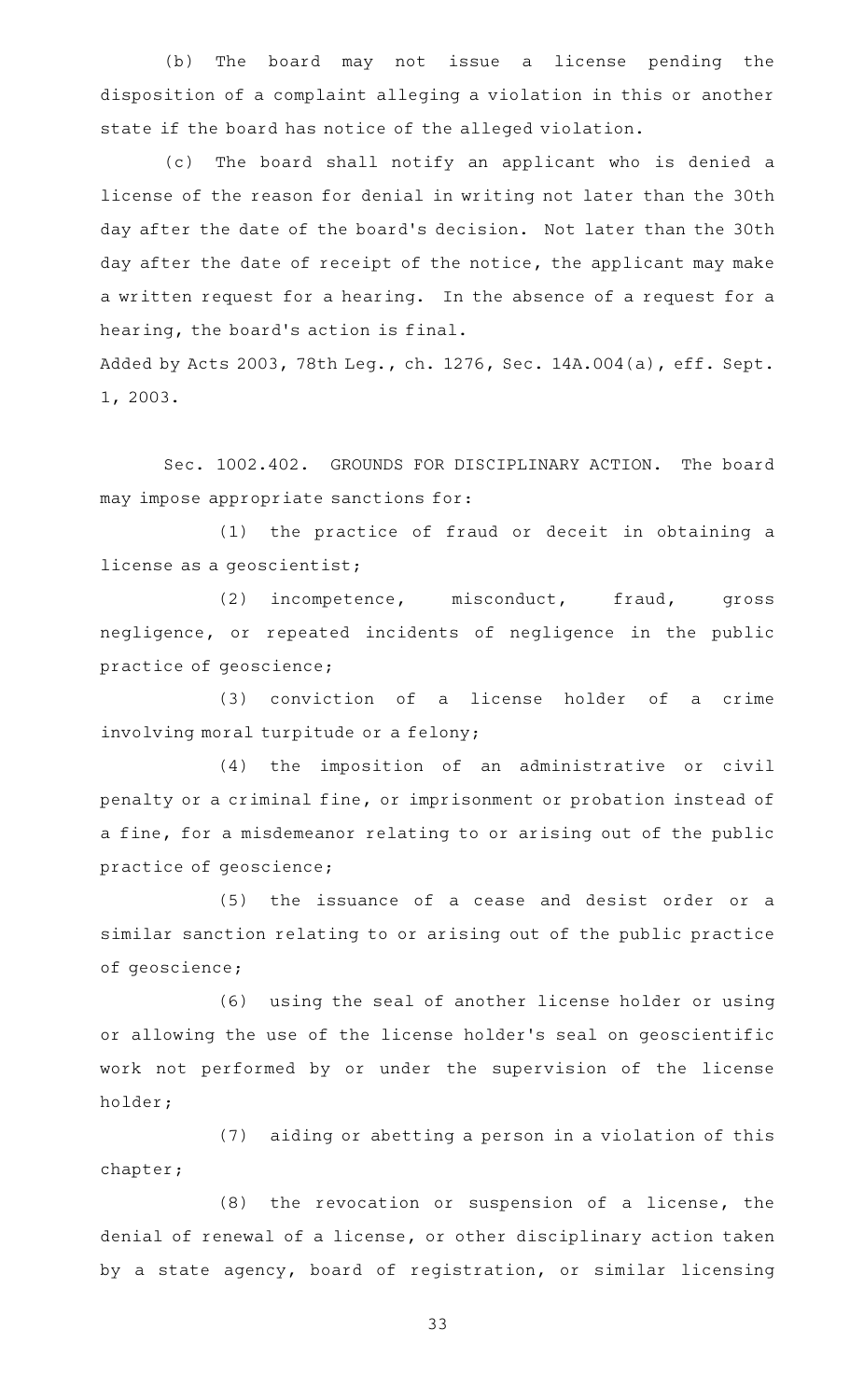agency for geoscientists or a profession or occupation related to the public practice of geoscience;

(9) practicing or offering to practice geoscience or representing to the public that the person or the person 's firm or corporation is licensed or qualified to practice geoscience if the person is not licensed under this chapter or the person 's firm or corporation does not employ a licensed geoscientist as required under this chapter; or

 $(10)$  violating this chapter, a rule adopted under this chapter, including the code of professional conduct, or a comparable provision of the laws or rules regulating the practice of geoscience in another state or country.

Added by Acts 2003, 78th Leg., ch. 1276, Sec. 14A.004(a), eff. Sept. 1, 2003.

Sec. 1002.403. DISCIPLINARY ACTIONS. (a) The board may take the following disciplinary actions:

 $(1)$  refuse to issue or renew a license;

(2) permanently revoke a license;

(3) suspend a license for a specified time, not to exceed three years, to take effect immediately notwithstanding an appeal if the board determines that the license holder 's continued practice constitutes an imminent danger to the public health, safety, or welfare;

(4) issue a public or private reprimand to an applicant, a license holder, or an individual, firm, or corporation practicing geoscience under this chapter;

(5) impose limitations, conditions, or restrictions on the practice of an applicant, a license holder, or an individual, firm, or corporation practicing geoscience under this chapter;

(6) require that a license holder participate in a peer review program under rules adopted by the board;

(7) require that a license holder obtain remedial education and training prescribed by the board;

(8) impose probation on a license holder requiring regular reporting to the board;

(9) require restitution, in whole or in part, of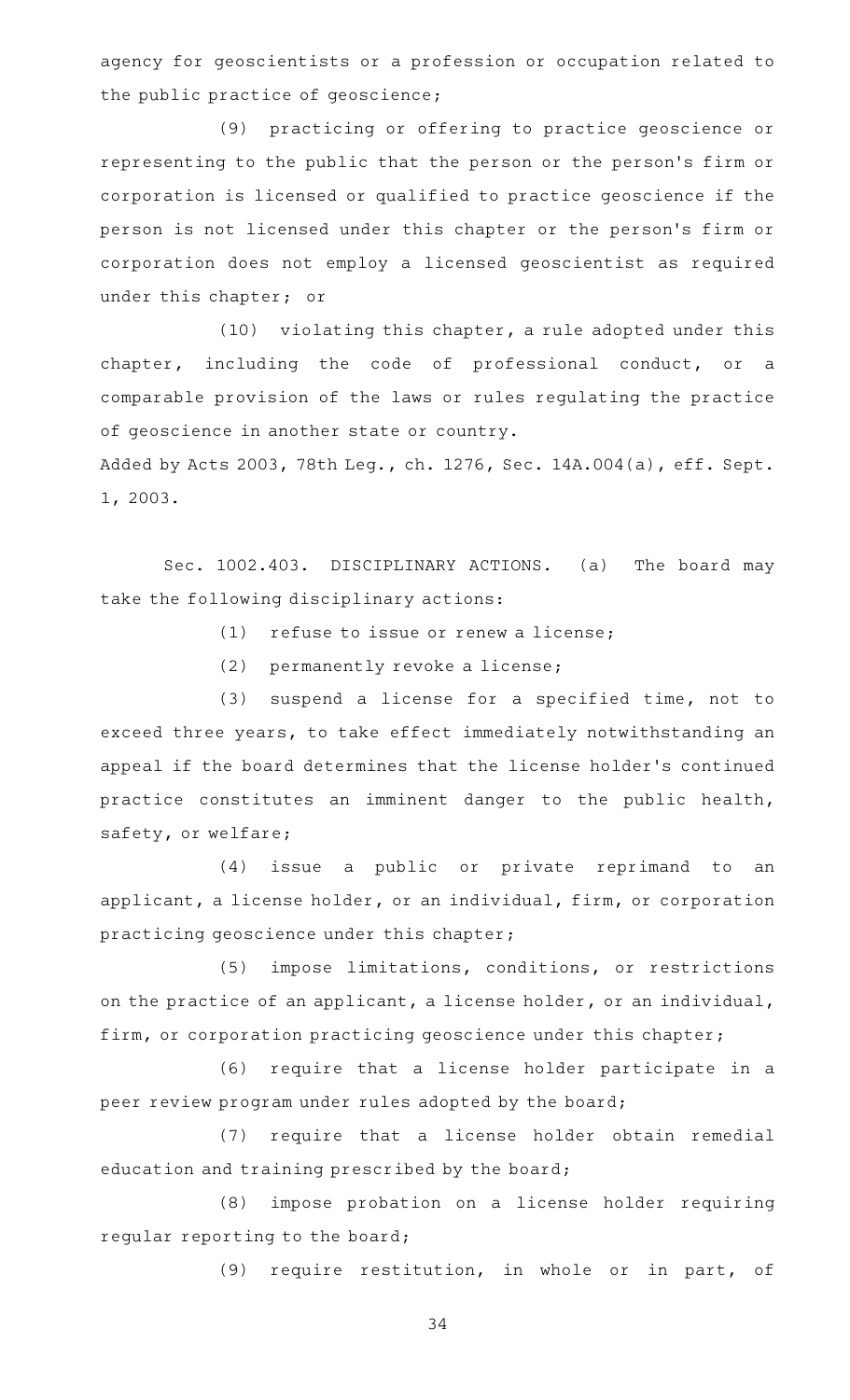compensation or fees earned by a license holder, individual, firm, or corporation practicing geoscience under this chapter;

(10) impose an appropriate administrative penalty as provided by Subchapter J for a violation of this chapter or a rule adopted under this chapter on a license holder or a person who is not licensed and is not exempt from licensure under this chapter; or

 $(11)$  issue a cease and desist order.

(b) The board may not impose a sanction for a ground described by Section [1002.402](http://www.statutes.legis.state.tx.us/GetStatute.aspx?Code=OC&Value=1002.402)(8) that exceeds in severity or duration the sanction on which the board's action is based. Added by Acts 2003, 78th Leg., ch. 1276, Sec. 14A.004(a), eff. Sept. 1, 2003.

Sec. 1002.404. RIGHT TO HEARING. A person is entitled to a hearing before the board may suspend or revoke the person's license.

Added by Acts 2003, 78th Leg., ch. 1276, Sec. 14A.004(a), eff. Sept. 1, 2003.

Sec. 1002.405. REINSTATEMENT. (a) On application, the board may reinstate a license to engage in the public practice of geoscience to a person whose license has been revoked if a majority of the entire board votes in favor of the reinstatement.

 $(b)$  As a condition for reinstatement, the board may:

(1) review the applicant's qualifications and experience;

(2) require continuing professional education;

(3) conduct a reexamination on a periodic or other basis; or

(4) require other evidence of the competence of the applicant. Added by Acts 2003, 78th Leg., ch. 1276, Sec. 14A.004(a), eff. Sept. 1, 2003.

SUBCHAPTER J. ADMINISTRATIVE PENALTY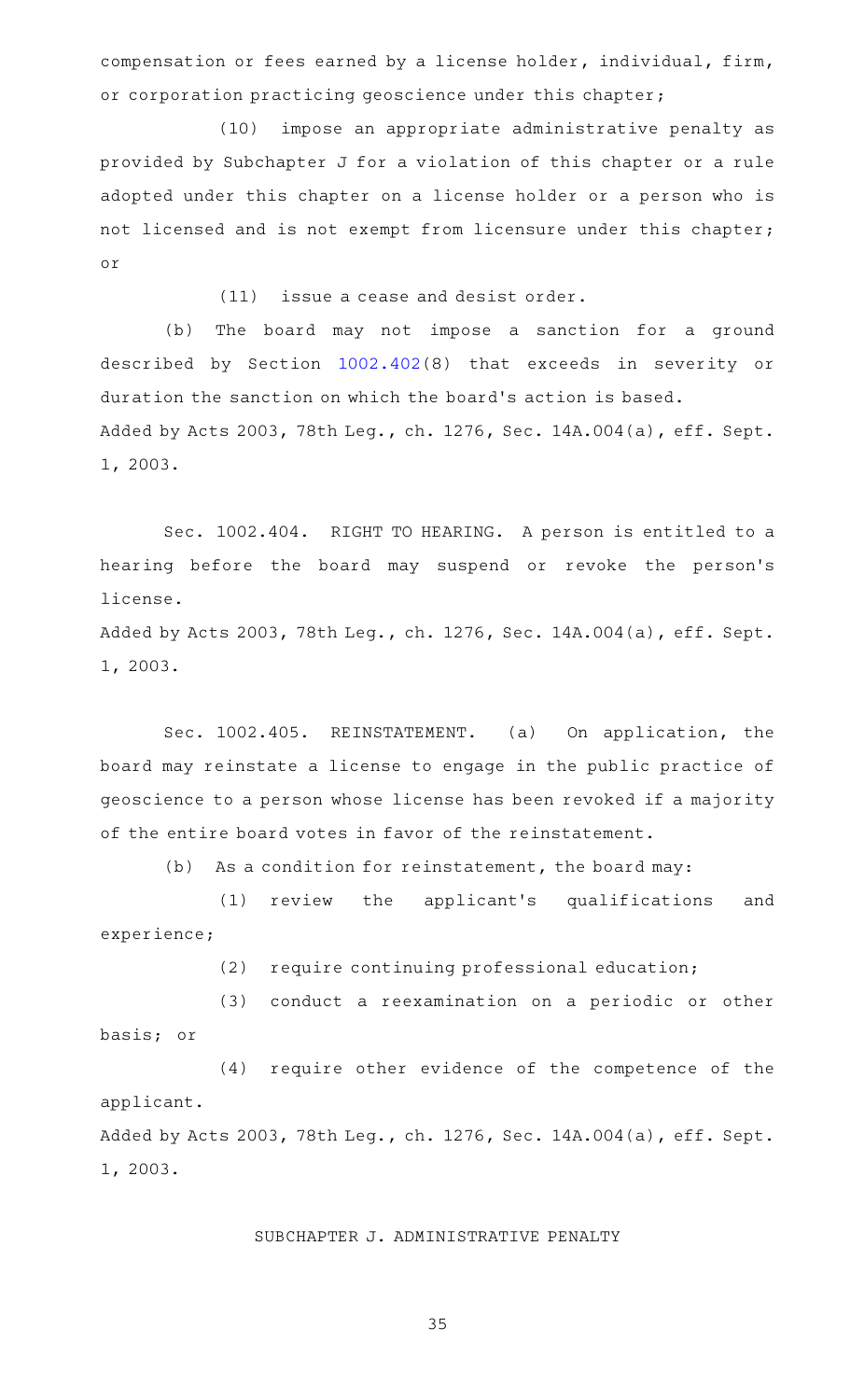Sec. 1002.451. IMPOSITION OF PENALTY. The board may impose an administrative penalty against a person licensed under this chapter or any other person who violates this chapter or a rule adopted or order issued under this chapter.

Added by Acts 2003, 78th Leg., ch. 1276, Sec. 14A.004(a), eff. Sept. 1, 2003.

Sec. 1002.452. AMOUNT OF PENALTY. (a) The board may include in the amount of the administrative penalty the actual costs of investigating and prosecuting the violation.

(b) The amount of the penalty may not exceed  $$1,500$  for each violation. Each day a violation continues or occurs is a separate violation for purposes of imposing a penalty.

(c) The amount of the penalty shall be based on:

 $(1)$  the seriousness of the violation, including:

 $(A)$  the nature, circumstances, extent, and gravity of any prohibited acts; and

(B) the hazard or potential hazard created to the health, safety, or economic welfare of the public;

(2) the economic harm to property or the environment caused by the violation;

 $(3)$  the history of previous violations;

 $(4)$  the amount necessary to deter a future violation;

(5) efforts or resistance to efforts to correct the violation; and

(6) any other matter that justice may require.

Added by Acts 2003, 78th Leg., ch. 1276, Sec. 14A.004(a), eff. Sept. 1, 2003.

Amended by:

Acts 2019, 86th Leg., R.S., Ch. 31 (H.B. [1311\)](http://www.legis.state.tx.us/tlodocs/86R/billtext/html/HB01311F.HTM), Sec. 10, eff. September 1, 2019.

Sec. 1002.453. ADMINISTRATIVE PROCEDURE. (a) The board shall adopt rules of procedure for the imposition of an administrative penalty.

(b) Rules adopted under this section must conform to the requirements of Chapter [2001,](http://www.statutes.legis.state.tx.us/GetStatute.aspx?Code=GV&Value=2001) Government Code.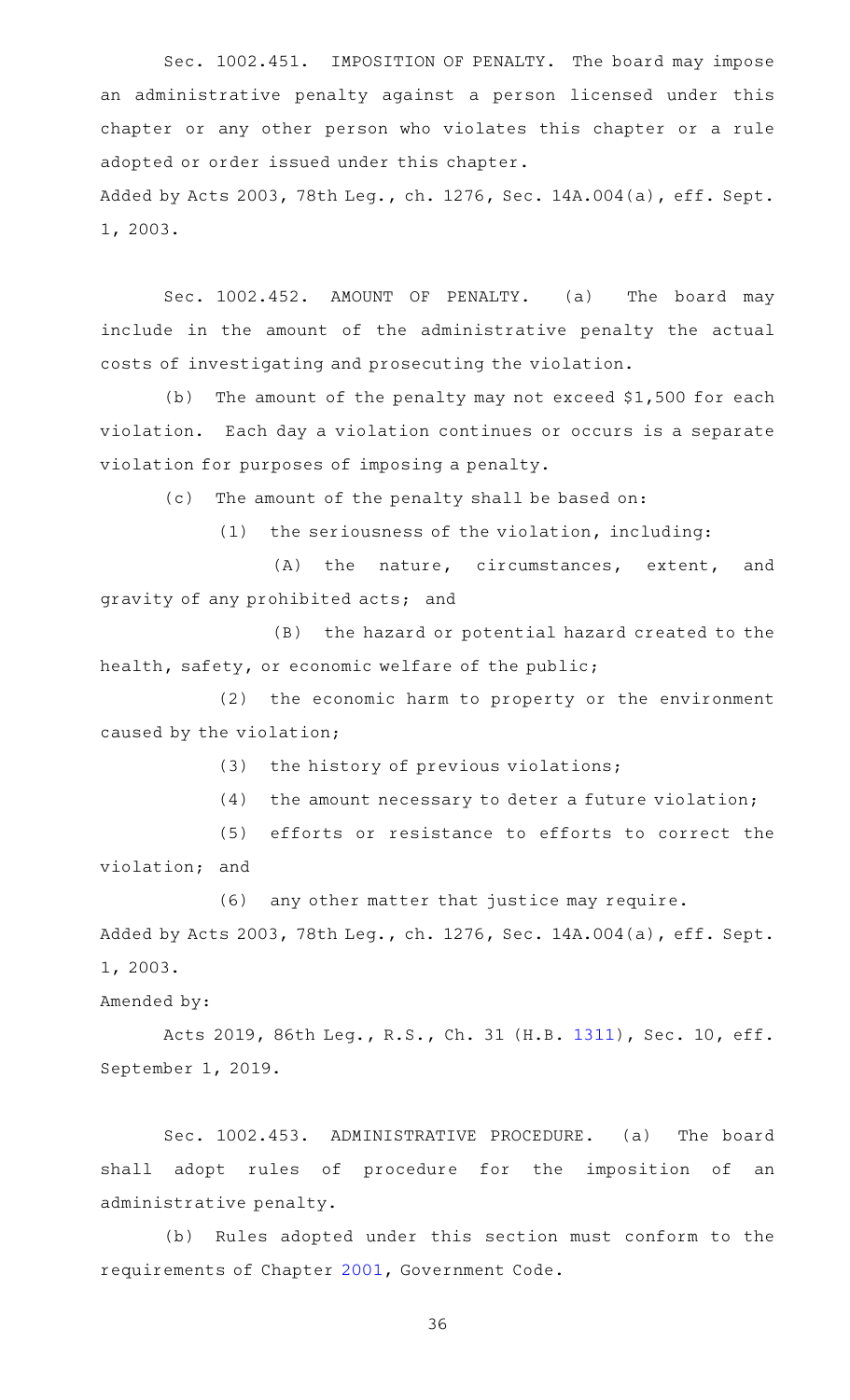(c) A proceeding to impose the penalty is considered to be a contested case under Chapter [2001](http://www.statutes.legis.state.tx.us/GetStatute.aspx?Code=GV&Value=2001), Government Code. Added by Acts 2003, 78th Leg., ch. 1276, Sec. 14A.004(a), eff. Sept. 1, 2003.

Sec. 1002.454. OPTIONS FOLLOWING FINAL ORDER: PAY OR APPEAL. (a) Not later than the 30th day after the date the board 's order becomes final, the person shall:

 $(1)$  pay the administrative penalty;

(2) pay the penalty and file a petition for judicial review contesting the occurrence of the violation, the amount of the penalty, or both; or

(3) without paying the penalty, file a petition for judicial review contesting the occurrence of the violation, the amount of the penalty, or both.

(b) Within the 30-day period, a person who acts under Subsection (a)(3) may:

 $(1)$  stay enforcement of the penalty by:

(A) paying the penalty to the court for placement in an escrow account; or

(B) giving to the court a supersedeas bond approved by the court for the amount of the penalty that is effective until judicial review of the board's order is final; or

(2) request the court to stay enforcement of the penalty by:

(A) filing with the court a sworn affidavit of the person stating that the person is financially unable to pay the penalty and is financially unable to give the supersedeas bond; and

(B) giving a copy of the affidavit to the executive director by certified mail.

(c) On receipt of a copy of an affidavit under Subsection (b)(2), the executive director may file with the court, not later than the fifth day after the date the copy is received, a contest to the affidavit. The court shall hold a hearing on the facts alleged in the affidavit as soon as practicable and shall stay the enforcement of the penalty on finding that the alleged facts are true. The person who files the affidavit has the burden of proving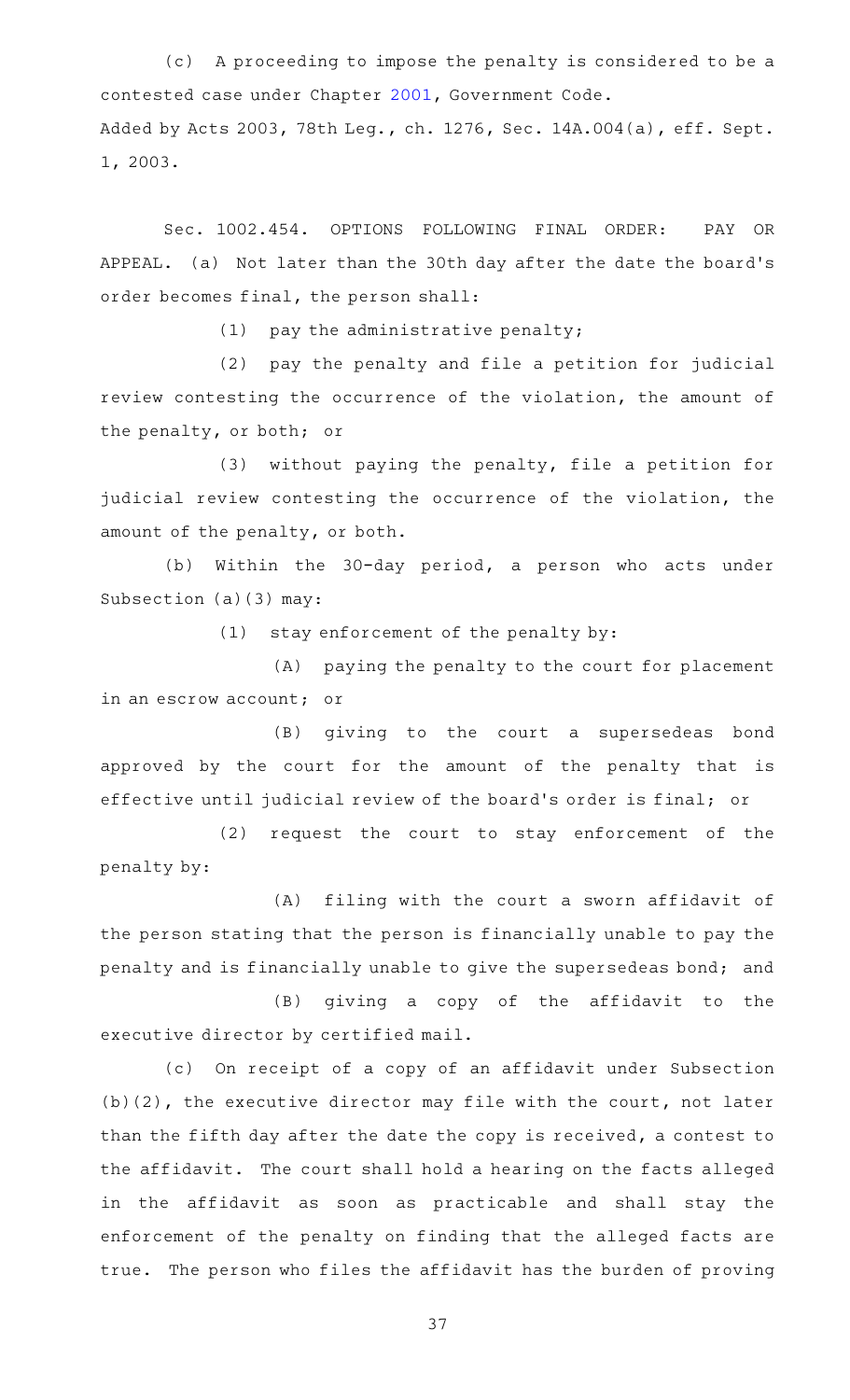that the person is financially unable to pay the penalty and to give a supersedeas bond. Added by Acts 2003, 78th Leg., ch. 1276, Sec. 14A.004(a), eff. Sept.

Sec. 1002.455. COLLECTION OF PENALTY. If the person does not pay the administrative penalty and the enforcement of the penalty is not stayed, the executive director may refer the matter to the attorney general for collection of the penalty. Added by Acts 2003, 78th Leg., ch. 1276, Sec. 14A.004(a), eff. Sept.

1, 2003.

1, 2003.

Sec. 1002.456. JUDICIAL REVIEW. The order of the board is subject to judicial review. Added by Acts 2003, 78th Leg., ch. 1276, Sec. 14A.004(a), eff. Sept. 1, 2003.

Sec. 1002.457. REMITTANCE OF PENALTY AND INTEREST. (a) If the court sustains the occurrence of the violation, the court may uphold or reduce the amount of the administrative penalty and order the person to pay the full or reduced penalty. If the court does not sustain the occurrence of the violation, the court shall order that a penalty is not owed.

(b) If after judicial review the administrative penalty is reduced or not imposed by the court, the court shall, after the judgment becomes final:

 $(1)$  order that the appropriate amount, plus accrued interest, be remitted to the person if the person paid the penalty; or

(2) order the release of the bond if the penalty is not imposed or order the release of the bond after the person pays the penalty if the person posted a supersedeas bond.

(c) Interest accrues under Subsection (b)(1) at the rate charged on loans to depository institutions by the New York Federal Reserve Bank. The interest shall be paid for the period beginning on the date the penalty is paid and ending on the date the penalty is remitted.